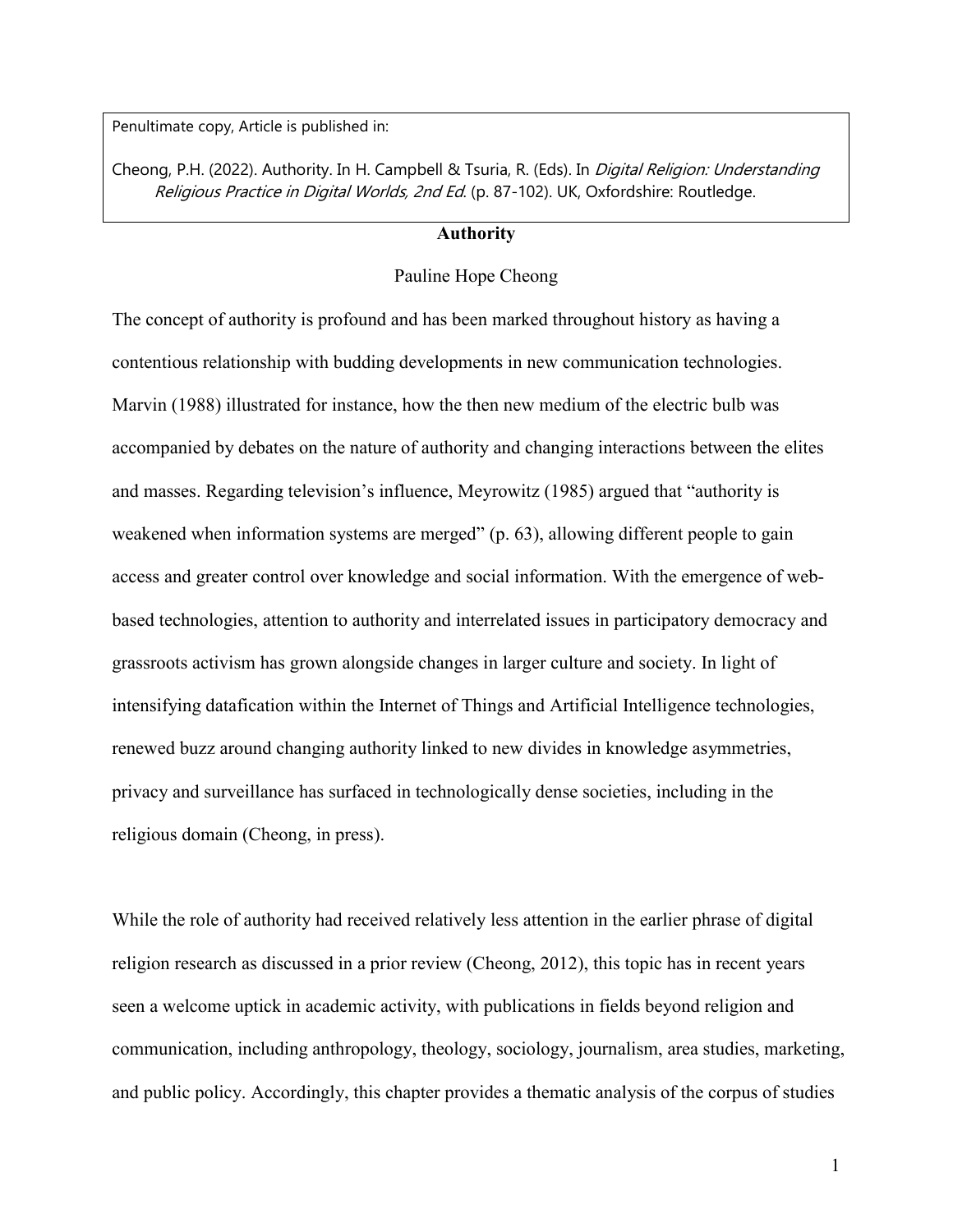examining implications of the internet on religious authority, particularly in the recent two decades. By discussing how religious authority has been framed in relation to digital life, this article probes a set of questions: What is "religious authority"? How do interdisciplinary scholars researching new media regard religious authority? What general propositions about authority and communication technologies lie behind these published works?

This review observes much of the literature operates on at least three different logics. The first is more rooted in the earlier emphasis on the internet as a decentralized and free space. A popular conceptualization is that forms of religious authority are altered by digital technologies perceived to disrupt traditional faith doctrines and domains often embedded in hierarchical communication. An alternative perspective is stimulated by situating religious authority among older media and faith infrastructures. The internet may have, to some extent, facilitated changes in the personal and organizational structures by which religious leaders operate. But active accommodative practices by some clergy related to their digital media engagement with digital media, may enable them to regain the legitimacy to operate in the religious sphere. A third approach synthesizes neoteric work and empirical research to highlight emergent paradoxes in authority in light of tensions to harness the affordances of mediated social networks. Emerging practices of religious authorities facilitated by the latest networked and human-machine communication prompt updating our understanding of authority in increasingly mediated environments.

#### **Considering Religious Authority and Mediated Communication**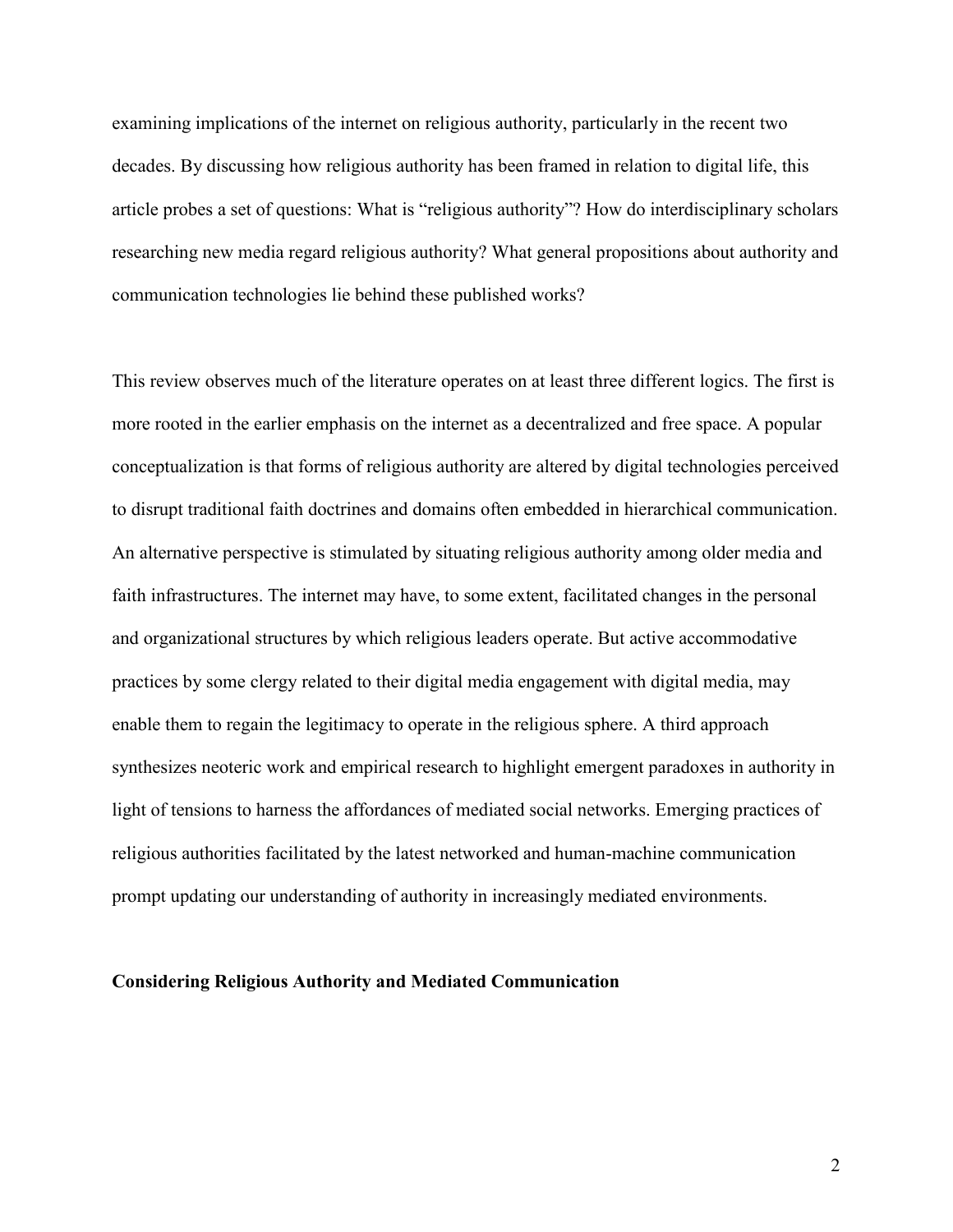Given its rich and multiplex nature, authority itself is ever-contested and challenging to define. Though a variety of titles are commonly used to connote religious authority, treatments of religious authority vis-à-vis developments in digital media have taken on varying forms and scales. For instance, religious authority has been conceptualized on a spectrum from stability to fluidity. As reflected in Weber's classic categorization (1947), traditional and legal action is said to arise from more static or inherited forms that precede human action, justified by sacred beliefs, legitimized from a fixed appointment to a superior office or assignment in a rule-based system. Following this, in expressions of digital religion, distinct layers of religious authority including hierarchy, structure, ideology, and texts have been identified from a study of online Christianity, Judaism, and Islam communities (Campbell, 2007). Other studies have since discussed multiple layers of religious authority but have also observed how components like hierarchy and structure are intertwined within Hindu temple management (Scheifinger, 2010) and how these four layers of authority are negotiated and variably expressed in German Christian and Polish Catholic internet forums (Kokdziejska & Neumaier, 2017).

Authority can also be understood in more transient terms, for instance, given to charismatic figures by those who recognize their dramatic powers to stimulate action and change. Lacking external validation, charismatic authority often fades after its initial stimulation or becomes routinized into traditional or legal structures (Weber, 1947). In such a view, authority is fluidly contested in mediated religious culture as performance-based legitimacy (Kertcher & Margalit, as cited in Horsfield, 2016) in the eyes of spiritual beneficiaries. As Bunt (2018) observed about the ephemerality of Islamic religious authority, "in an avalanche of opinion and information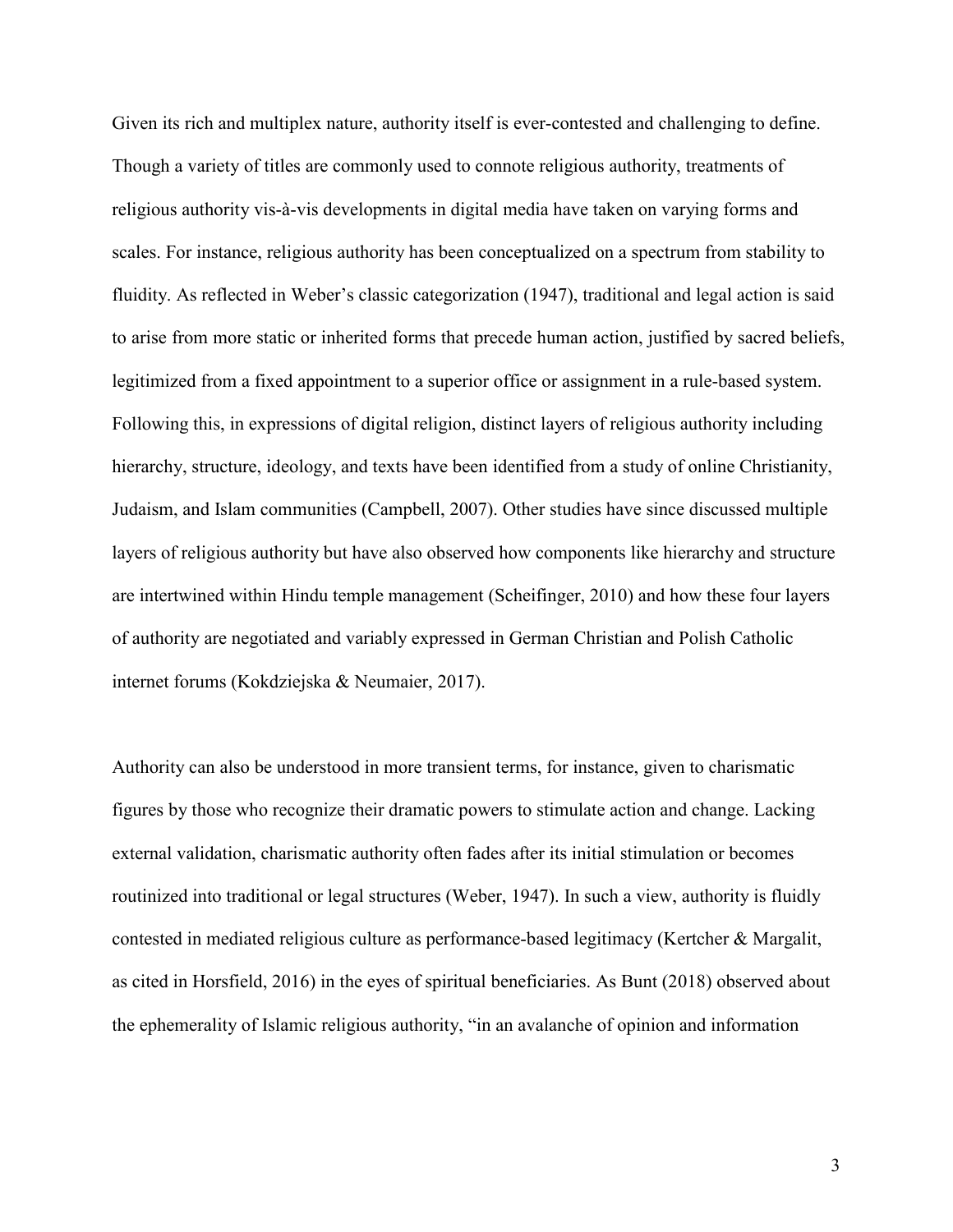overload, audiences are gained or lost with a single tweet or are diminished by social media trends" (pg. 65).

Related to this, authority can be understood as emergent, maintained in interactions between two realities that manifest and acknowledge the authority; the "effect of a posited, perceived or institutionally ascribed asymmetry between speaker and audience that permits certain speakers to command not just the attention but the confidence, respect, and trust of their audience,-or an important proviso-to make audiences act *as if* this were so" (Lincoln, 1994, pg. 4). In this sense, authority is dialogic and performative, accomplished through everyday discourse and continuous acts of authoring claims to elicit the attention and trust of a religious collectivity (Cheong, Brummans & Huang, 2014; Slama, 2017). In a digital age, religious authority can be approached as dynamic communication practices constituted across face-to-face and mediated platforms (Cheong, 2017; Cheong, Huang & Poon, 2011). Given the rise of social media algorithms, performances of authority on religious issues are fickle and consensus-based in popular culture (Clark, 2011). With the datafication of religious practices, pastors are continually challenged with managing evolving impressions from data analytics and real-time data integration in their church operating systems (Cheong, in press b).

Furthermore, authority can assume a number of singular or plural forms, on a range of levels. For example, religious authority in Muslim societies can be embodied by a sole representative having the avowed capacity to define orthodoxy and orthopraxy or on the other hand, formed upon ascriptions of legitimacy to groups or institutions sanctioned by the Islamic State as observed in Malaysia (Yusof, 2016), Syria, and Iraq (Bunt, 2018). Forms of authority may also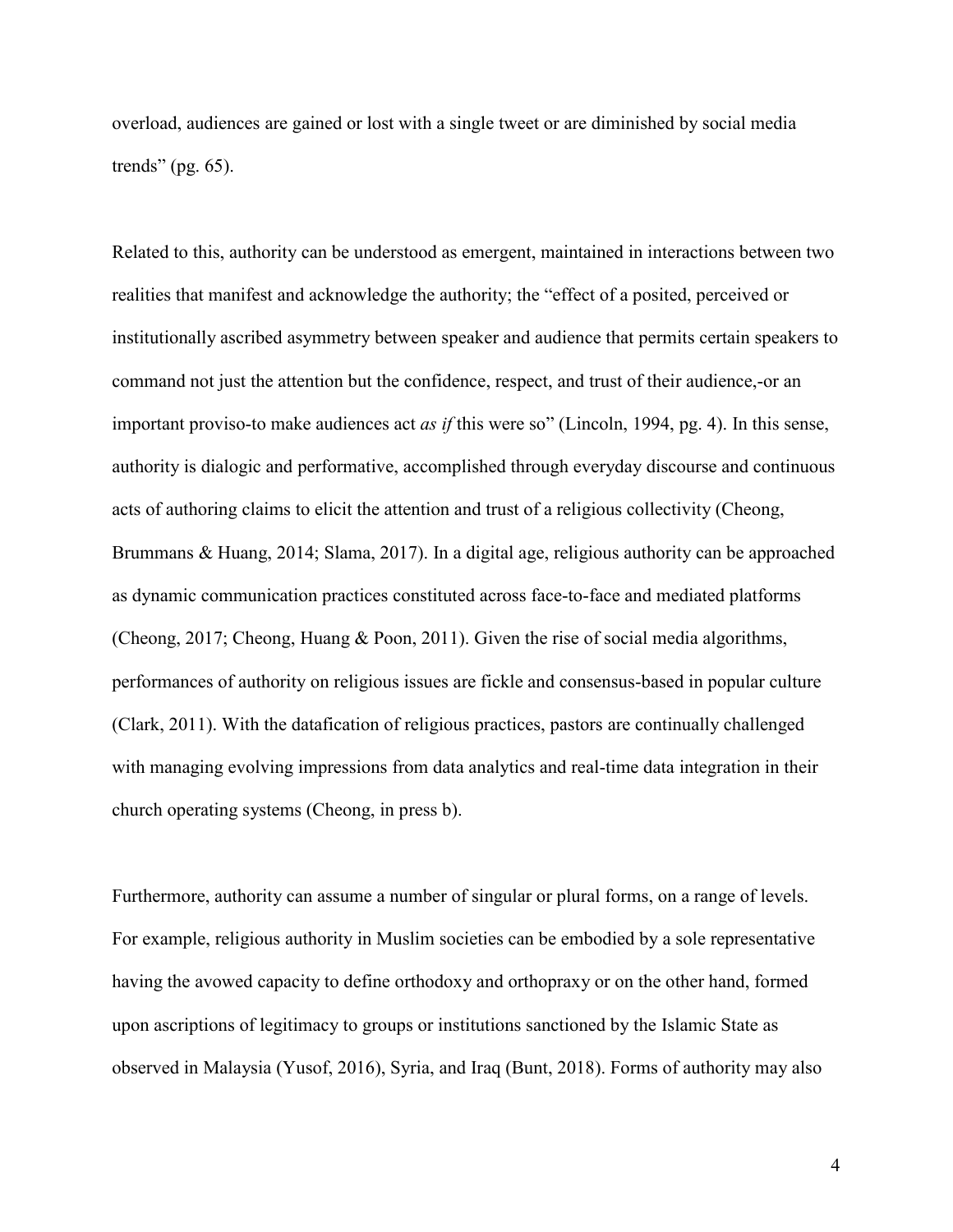overlap or be clustered, "as though they ride together in many circumstances" when people or groups are thought of as holding one or more forms of authority simultaneously (Herbst, 2003). In this regard, Horsfield (2016) proposed that "there are likely to be not just several discreet forms of religious authority at work, but multiple loci, layers or claims to religious authority," understood on specific territories. The complexity of interrelated changes in religious authority is also stressed in mediatization theory, which focuses on transformations observed in institutionalized media dominance accompanied by structural conditions and resources that support new authority claims in predominantly secular Nordic countries (Hjarvard, 2016).

In light of its multidimensional nature, research methodologies to examine religious authority have spanned qualitative, quantitative, web-based, and mixed methods including ethnography, interviews, surveys, visual analysis, case studies, narrative analysis, and natural language processing to analyze big data, as well as methodological triangulation. This variability enables us to observe its wide-ranging manifestations and seasonal applications in multimodal worlds.

#### **Mapping Digital Religious Authority Research**

This section discusses overarching conceptual shifts that parallel the chronological developments of digital media, while acknowledging that these unifying themes are necessarily limited in scope and detail here. As relationships between religious authority and digital life have been popularly characterized as conflictual or complementary, this is mapped below under two general organizing logics; the logic of disjuncture and displacement, and the logic of continuity and complementarity. The former perspective refers to dominant approaches in which digital media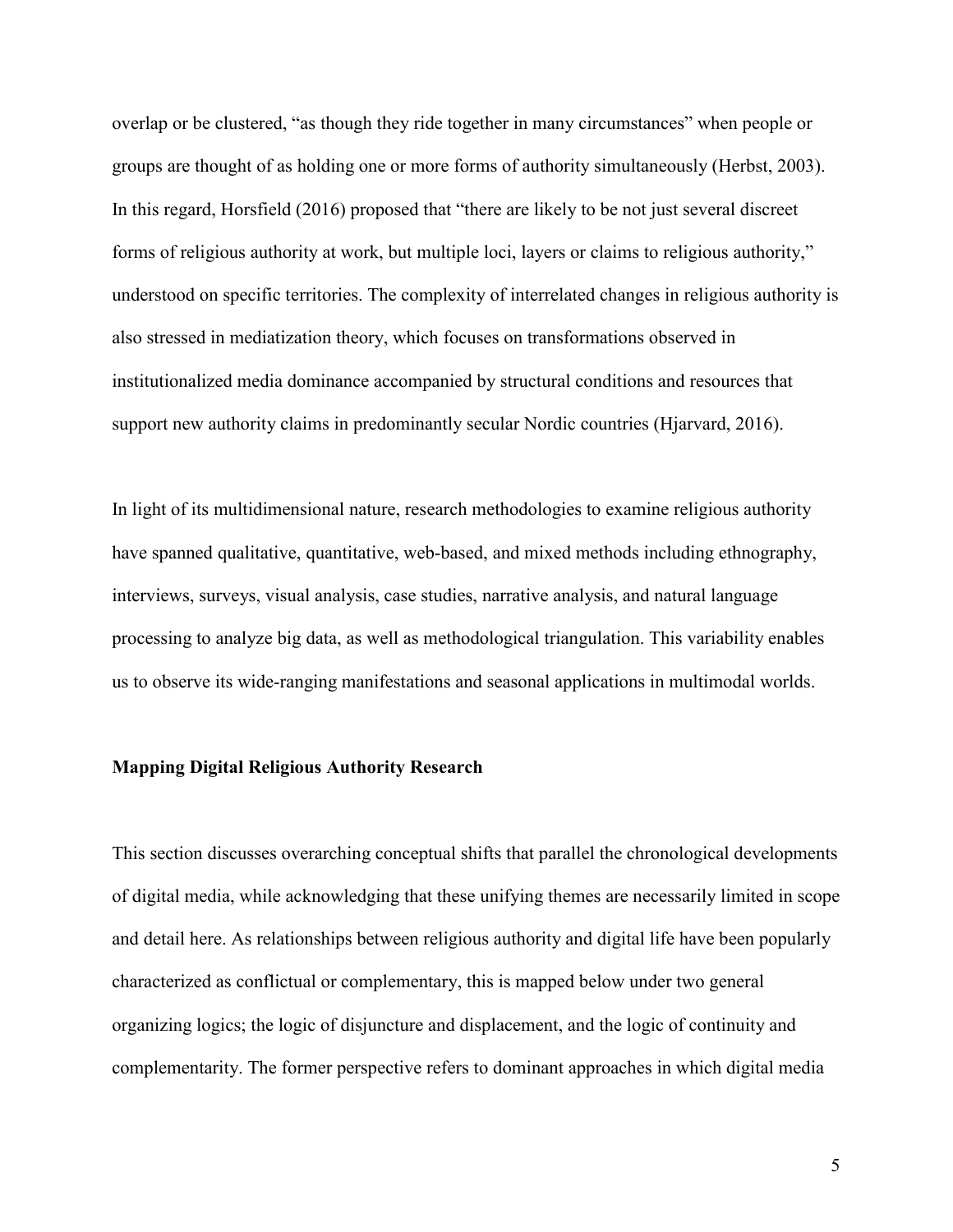is framed to be disruptive to traditional religious authority, stressing an erosion of power for traditional institutions and leaders, to define and determine the meaning of religious symbols. The latter refers to more recent thinking of digital media connections as being supportive of religious authority, whose practices are restructuring the legitimacy of their symbols and work contexts, amidst innovative (re)presentations. Beyond these two themes, a third metatheoretical perspective which highlights salient tensions and paradoxes is discussed.

## *The Logic of Disjuncture and Displacement*

A popular logic is that religious authority is eroded by the development of new media, linked to the initial wave of internet research. Here, the logic of disjuncture involves arguments which propose the relationship between religious authority and online media is characterized by upheaval and/or disconnectedness. Displacement refers to the acts of apparent change or movement, including supplanting power and furnishing an equivalent authority in place of another. The mainstream conception linking religious authority and the internet is normative, taking hold in the shadow of utopian and dystopian thinking in the context of virtual communities. In tandem with the celebratory rhetoric accompanying pioneering web-based developments, earlier research on online religion made extreme claims about religious authority in mainstream and new religious contexts. Studies have proposed that the internet is a distinct space for spiritual interaction and new flows of religious information posed corrosive effects on the influence and jurisdiction of traditional authorities. The dominant logic associates offline religious authority with more static models of legitimation, seeing the internet as promoting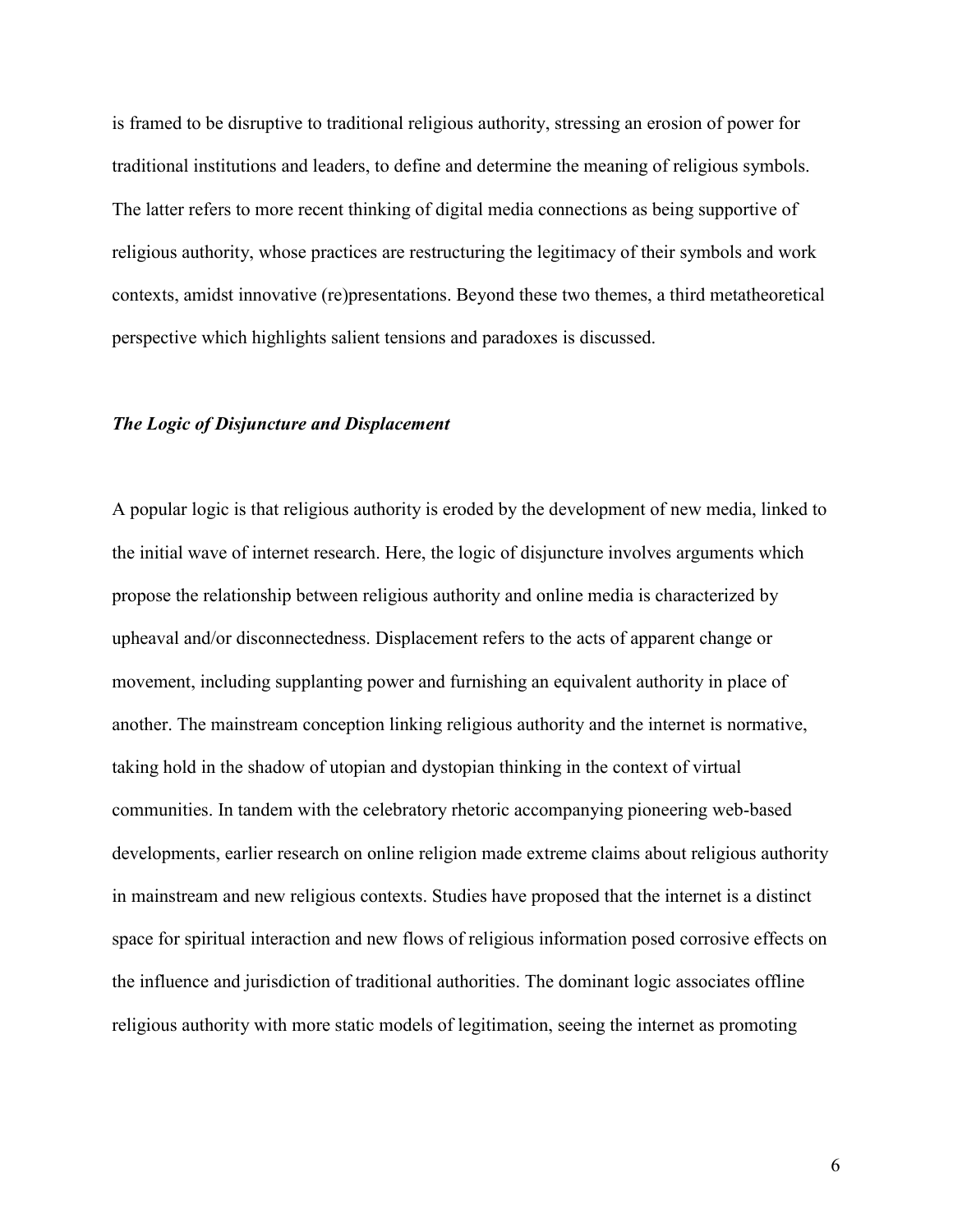informational diversity and social fractures that are disruptive to the status quo. In alignment with the logic of displacement, new web-based authorities have also been proposed.

One common view frames online religion as a vibrant alternative, emphasizing its potential for altering how religious faith is conceived and practiced. At the outset, virtual communities were often regarded as alternative spiritual sanctuaries. Early reports on new religious movements focused on interpretative textual communities, which functioned without a central leader or institution (O' Leary, 1996) and implied circumvention of existing connections with established religious authorities. By expanding access to religious information that can undermine the plausibility structure of a religious system, commentators have noted how online religion has grown significantly with online scriptures, expositions, and e-devotionals and as search engines prompt the use of the internet as a library. A shift from the church as "a locus of theology" unfolds as viewers assemble religious guides of their own volition deferring to the authority of the webpage, which appears "completely self-contained" and "free of external certification and gatekeeping" (Soukup, 2003).

Numerous commentators have also highlighted how obscure, self-proclaimed religious guides have posted their teachings online, offering lay perspectives to expand religious discourse. For example, commentaries are one of the primary ways that ulama have disseminated their authoritative views, but lay Islamist thinkers have co-opted mediated platforms. Anderson noted the rise of new communities of discourse that reflect "creolization" and argued that "what emerges with the Internet is thus a sphere of intermediate people, new interpreters, drawn from these realms and linking them in a new social, public space of alternative voices and authorities"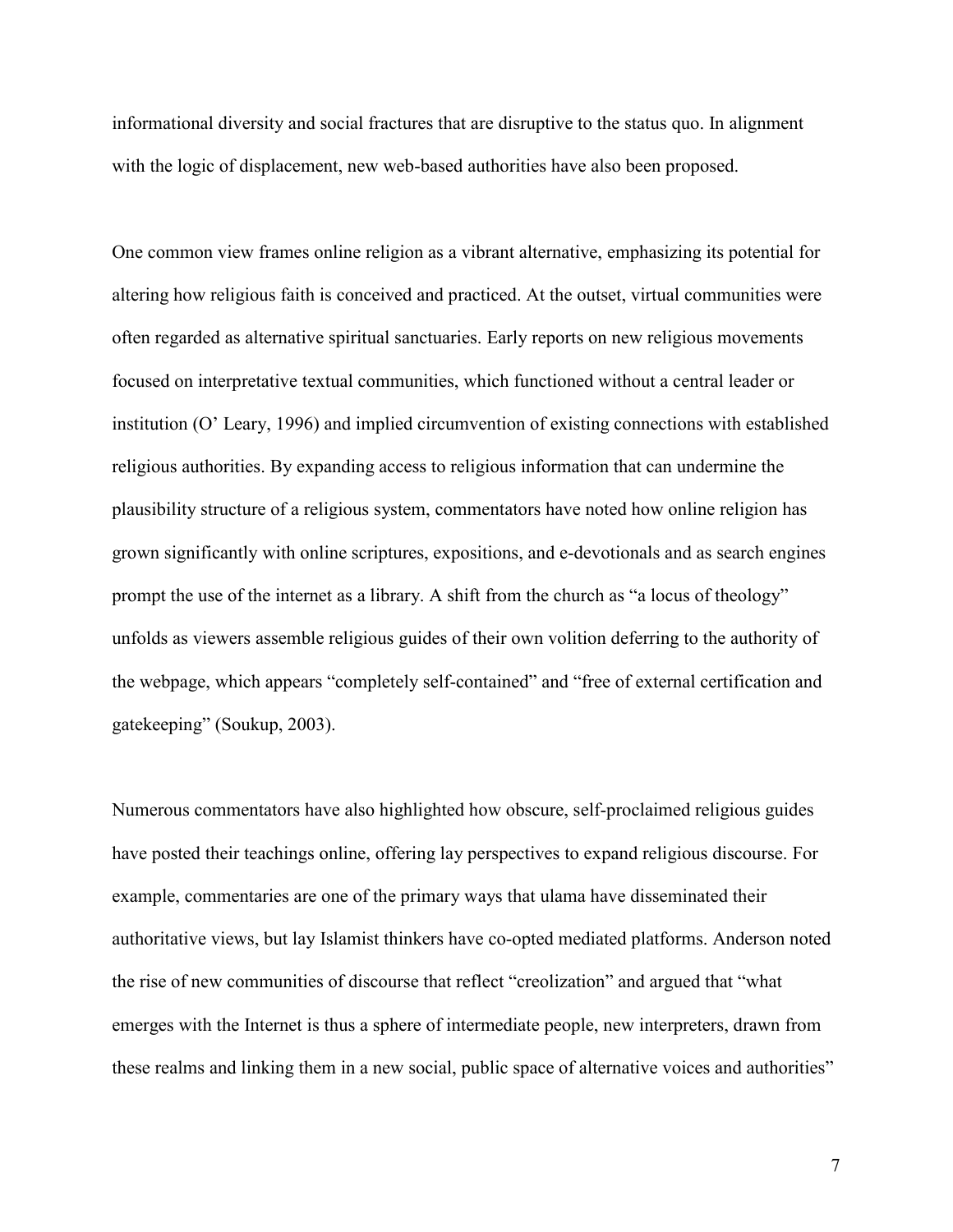(pg. 56). By allowing schismatic leaders to emerge, the internet helps challenge the ability of traditional authorities to define legitimate teachings and symbols. Turner (2007) stated that "global information technologies and their associated cultures undermine traditional forms of religious authority because they expand conventional modes of communication, open up new opportunities for debate and create alternative visions of the global community." He went so far as to propose that "in the modern global media, the ability to claim religious authority has been democratized in the sense that anybody can assume the role of an imam" (pg. 120).

A related facet of displacement logic points out how the status of authorities and ecclesiastical structure is undermined when followers gain access to unorthodox teachings and inflammatory information. Fukamizu (2007) argued that the authority of Japanese Buddhists priests has eroded with electronic forum use, as followers develop "critical attitudes" and doubts about traditional doctrines. The decline of a religious movement ensues when leaders appear unwilling or inadequately equipped to deal with misinformation online. Introvigne (2005) observed religious leaders of a new Japanese religious movement were largely ineffectual in the face of online "information terrorism" and as a result of "the partially voluntary lack of legal and other reaction against attacks", this religious movement lost almost half of its membership in certain western countries (pg. 112-113). Along the same lines, Cowan (2004) argued that the replication of propaganda in anticult and counter-cult movement sites, confer "the semblance of authority" on self-styled "experts" or originators of online materials. Because religious organizations may face limited energies to respond to misrepresentations, the web "favors the countermovement" and helps further the cause of critics if propagation of (mis)information is their primary agenda (pg. 266-268).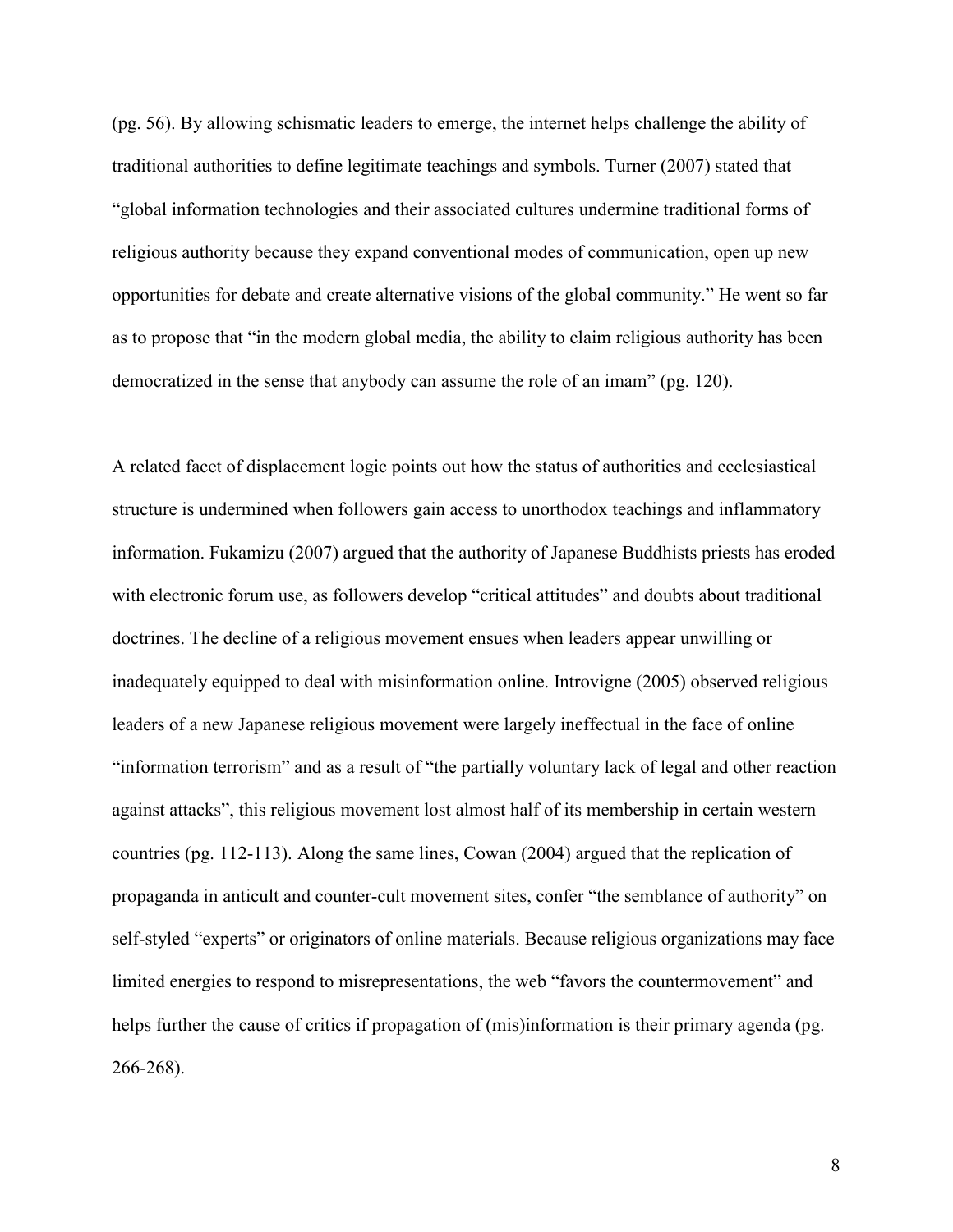Furthering the logic of displacement where digital media is perceived to be disruptive to traditional religious authority, online forum leaders and webmasters have been portrayed as new authority figures. For example, Herring (2005) noted that notwithstanding criticisms and contested decisions, interactants in an online Christian newsgroup generally accepted the moderator as a "governing authority" and spiritual advisor. The authority of Buddhist leaders is also displaced by non-monastic authorities like webmasters who are "conceived as the religious specialists or "virtuosi" (in Weber's terms) for giving definitions and taking the place of monks as disseminators of knowledge" (Taylor, 2003, pg. 294). Busch (2011) concluded that as the global moderators discursively and structurally shaped a Buddhist forum, it "inherently allows those in control of the site the authority to set the boundaries of religious orthodoxy and identity and hence, who can take part in the community" (pg. 1).

Moreover, it has been anticipated that the internet helps create new mediators associated with new online services, altering the past hierarchical order of established religions. Scheifinger (2010) argued that puja service professionals challenge the authority of the temple administration and priests in a "subtle" manner by restricting the participation of non-ethnic Indians, curtailing animal sacrifices and selling the photographs of deities (where temple photography is disallowed). Activities of puja service providers also undermined the financial position of priests by reducing the opportunities for them to receive monies from devotees, leading to the conclusion that "that those who have traditionally exercised authority are now being bypassed and that when it comes to the ordering of pujas online, it is the independent providers who are the ones exercising authority" (pg. 652).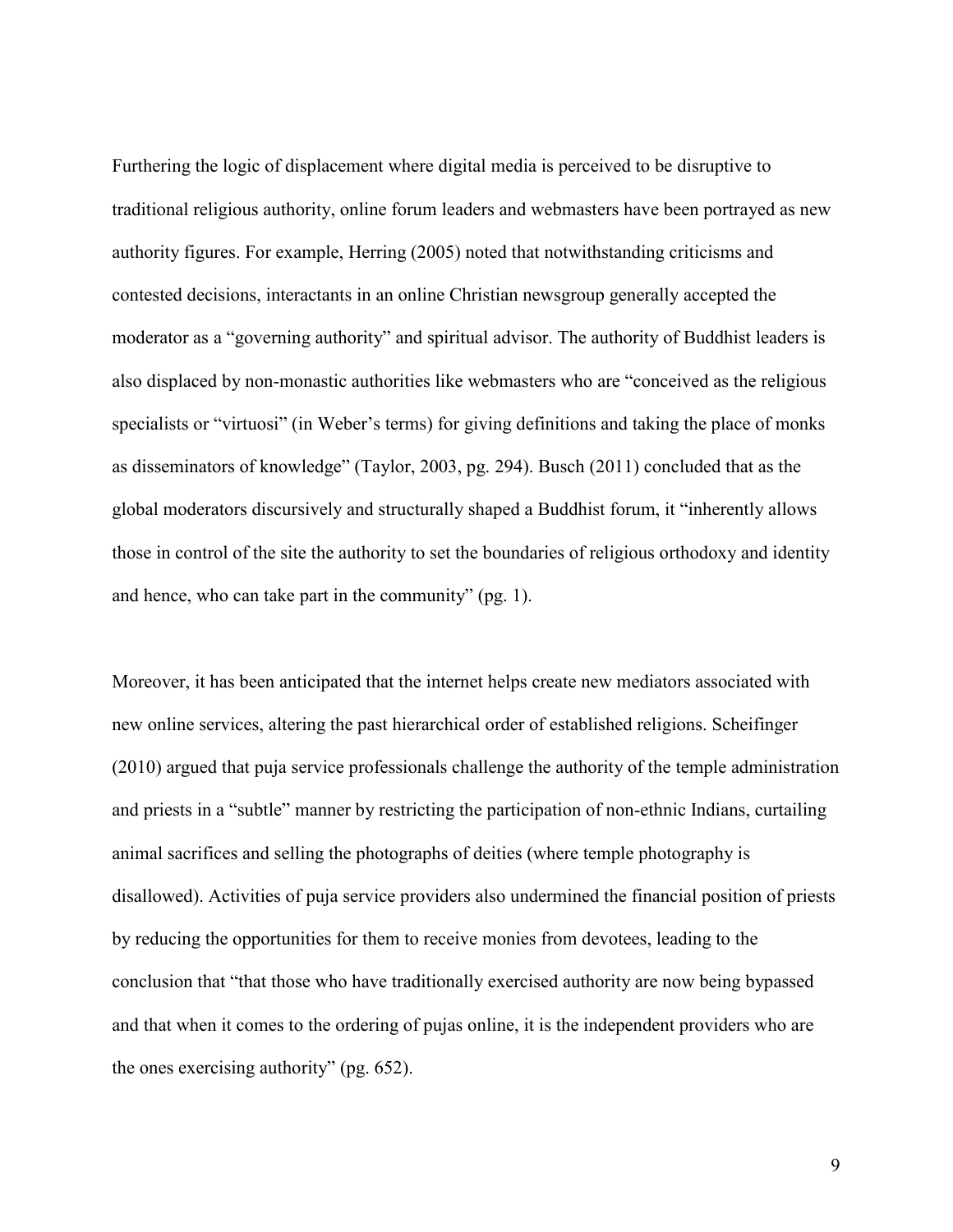Collectively, these and other studies highlight how the logic of disjuncture and displacement that undergirds religious authority operates across a spectrum of religious beliefs and backgrounds. Religious interpretation, texts, ecclesiastical structures, and positions like webmasters and online moderators (all framed as components of religious authority) are changed by online communication and the capabilities of the internet to expand resource access, facilitate new ritual practices, and support new positions of power. As the internet becomes more popular among the religiously oriented, it is perceived to be a largely, though not universally positive resource for promoting social capital in online religious communication, which is seen by some offline religious leaders as disruptive or destructive.

# *The Logic of Continuity and Complementarity*

There are alternative perspectives challenging the conceptualization that the internet leads to a crisis of religious authority, mirroring the trajectory of internet studies that has moved away from a focus on online phenomena and disembodied customs. The logic of continuity involves arguments which propose or reason that the relationship between religious authority and new media is characterized instead by connectedness and succession. Complementarity refers to the acts of interrelation of socio-technical developments that co-constitute and augment authority. The past two decades have witnessed a more integrated perspective that grounds the significance of the internet in peoples' everyday lives, particularly the harmonization of online practices with community building activities. As scholarship has gathered toward investigating the synergetic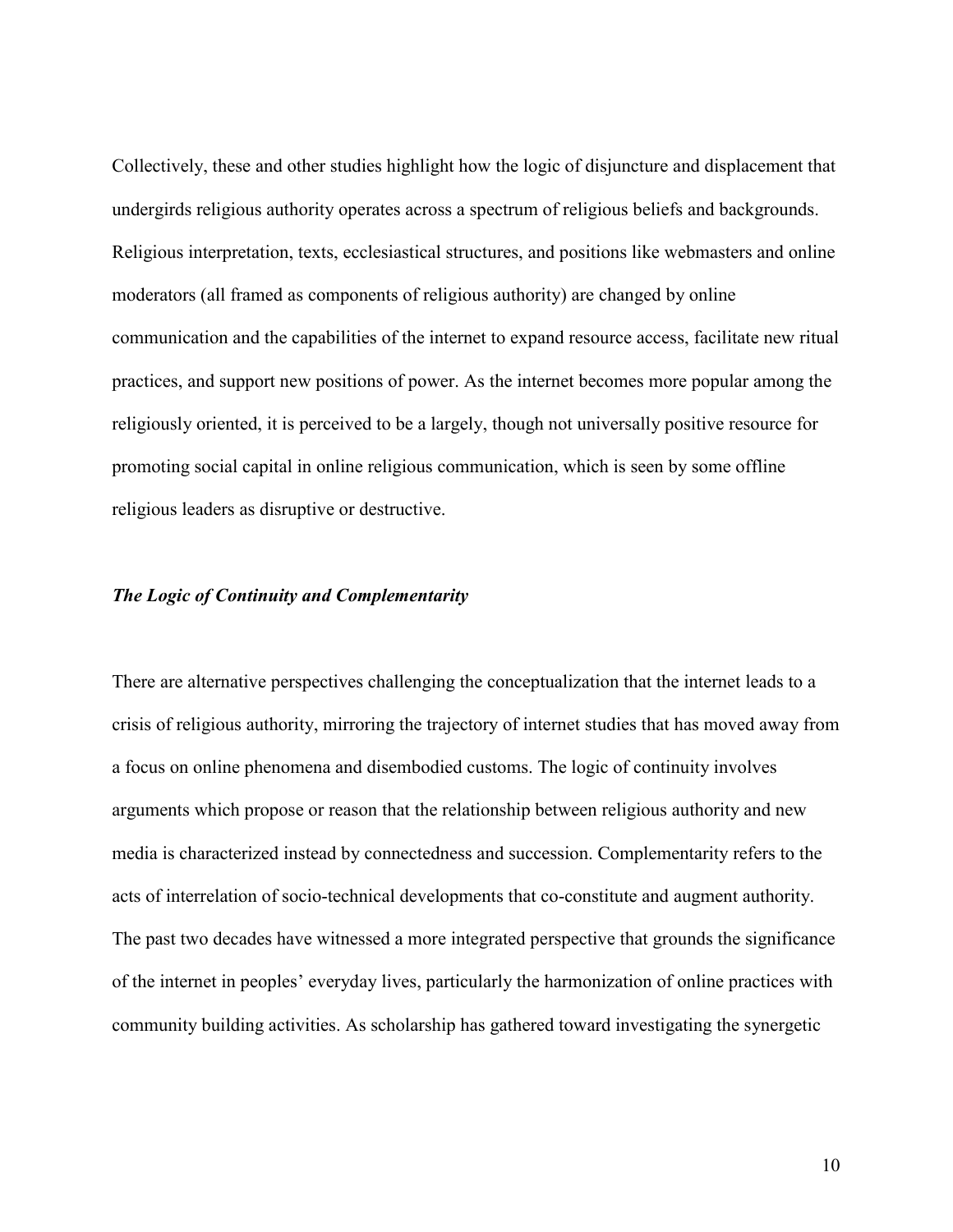relationships between online and offline faith beliefs and infrastructures, offline religious authority is reframed as sustaining and being sustained by digital practices.

So rather than be threatened by the internet, scholarship has recognized how religious organizations have addressed the presence of new online texts and controversial interpretations. For instance, the use of court orders against internet opponents on the basis of copyright infringement and defamation illustrates forceful reactions undertaken by the Church of Scientology leadership to address disparaging and hostile online rhetoric (Introvigne, 2005). Another case of a Baha'i oriented discussion group is interesting to note regarding its temporal sequencing of events. Piff & Warburg (2005) proposed that although the group was initially allowed to function without the interference or supervision decentralized of Baha'i institutions, the eventual closure of the email list demonstrated how "American Baha'i authorities" could have "put pressure on individual posters to exercise restraint or self-censorship in expression of their views", thus "the much-heralded bypass opportunity of the Internet may be more of an ideal construction than a reality in many cases" (pg. 98).

In congruence with the logic of continuity and complementarity, Barzilai-Nahon & Barzilai (2005) highlighted how ultra-Orthodox Jewish elites in Israel controlled online information via censorship and supervision of websites that provided a platform for them to provide counternarratives to criticisms. Internet usage, other than for those for professional and economic purposes, was banned for laity as leaders issued proclamations that only allowed time for information technology training. It was argued that the process of "culturally shaping" the internet led to the preservation of the hierarchical order of their fundamentalist community and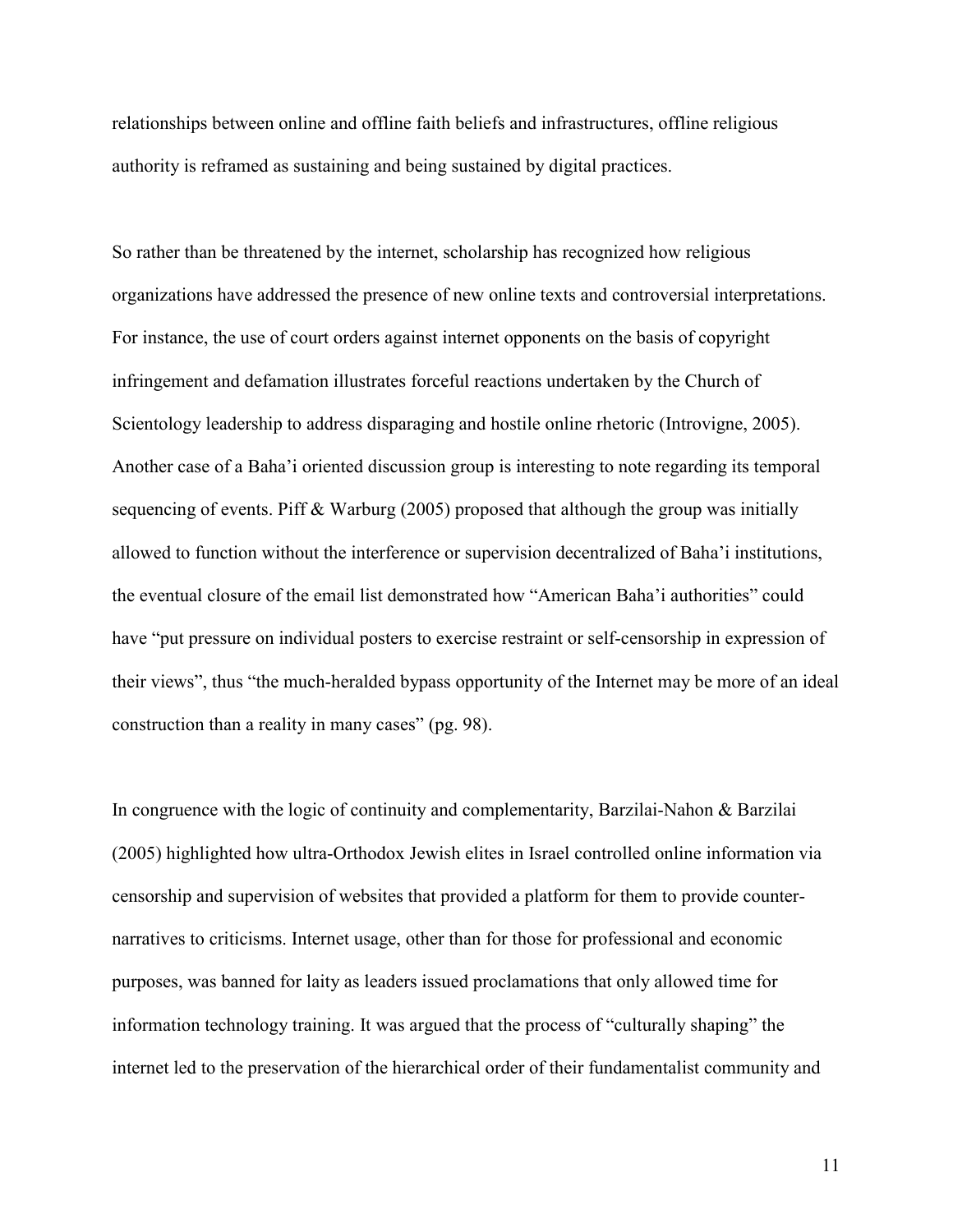social stratification of their membership. Evidence of online "informational gatekeeping" practices was also uncovered by Knowles (2013) in an examination of web content and forum discussion boards of a popular fundamentalist and evangelical Christian group. Moreover, it was observed how the Catholic Church which has historically shaped the internet in line with its hierarchy and clerical caste, generated automated email responses on the Pope's behalf and dismantled the ranking function and comment mode on the Vatican YouTube channel (Campbell, 2012). An analysis of Pope Francis's tweets evinced how top-down Papal authority was "very pragmatic" as messages primarily took the form of short sermons or reflections, while comments "especially questions, do not receive answers" (Guzek, 2015).

Instead of incongruence and criticism of new technology, Kluver & Cheong's (2007) study in addressing questions of religion and modernization found cultural compatibilities expressed between the development of new media and established faith traditions (i.e. Buddhism, Christian, Muslim, Taoist, and Hindu) in Singapore. Religious leaders largely framed the internet as positive and some stressed its tool-like capabilities to impute neutrality and reclaim digital technologies for religious use. In keeping with burgeoning mobile phone use among congregants in Indian Christian churches, Rajan (2019) discussed how leaders have intentionally adopted smartphone applications to facilitate deeper social connections and generate "affective loops" back to the church.

Furthermore, as an extension of the logic of complementarity, scholars have proposed redefinitions of the constitutions and practices of religious authority to account for its perceived flourishing in social media platforms (Cheong  $\&$  Ess, 2012). How religious authorities are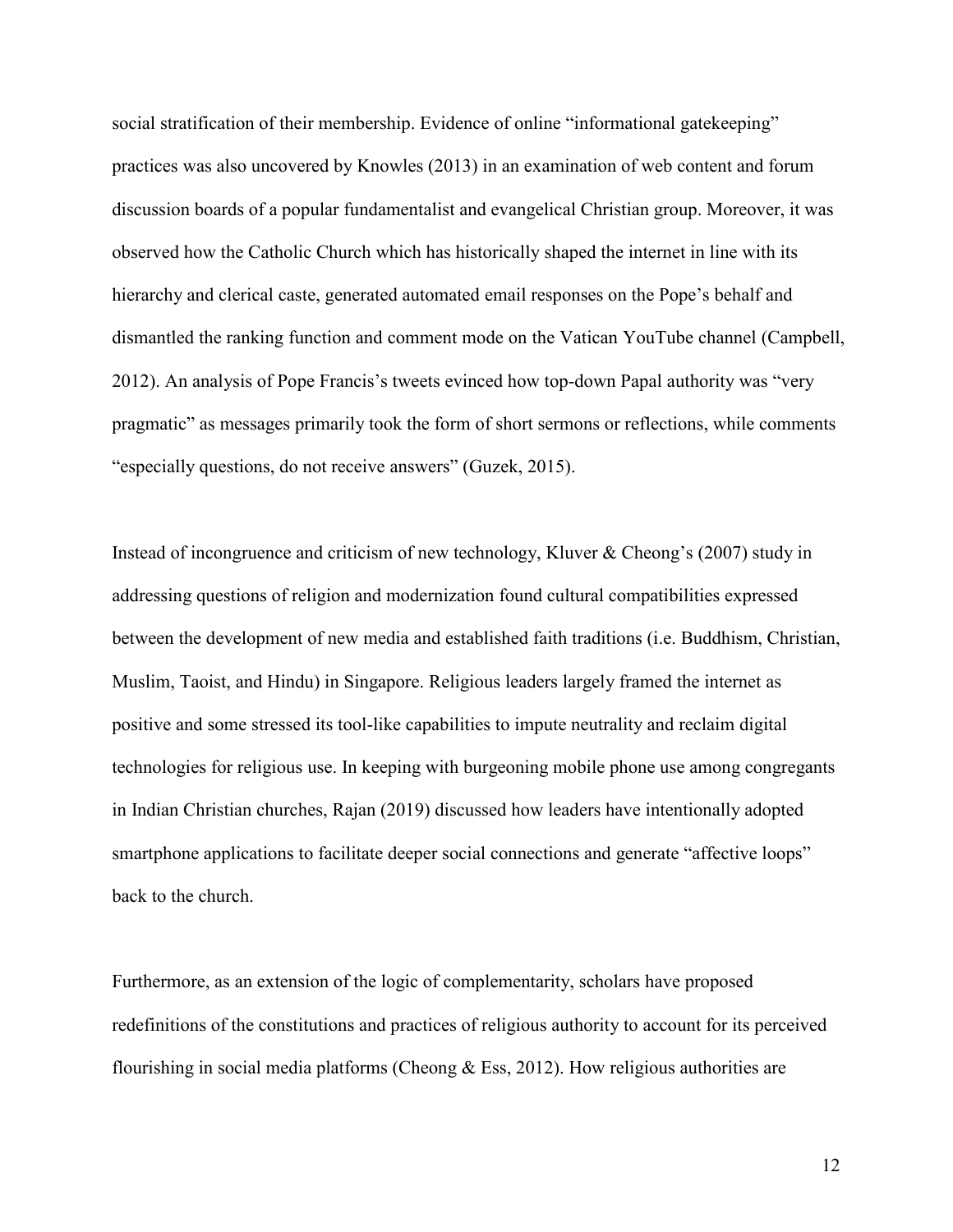constructed and recognized are closely bound with media factors, including their perceived charisma, accessibility and cultural competence to navigate new communication platforms (Cheong, 2016; Horsfield, 2016). Indeed, there appears to be changes in the modes of authority production as some religious leaders have expanded their scope of influence by restructuring their communicative practices to spur administrative and operational effectiveness.

A growing and now fairly sizable corpus of studies highlights how religious leaders are weaving social media into their vocation. Lee (2009) illustrated how Won Buddhist monks and nuns have created blogs on Cyworld to demystify the life of a priest, depict their accommodation and loyalty amid gendered organizational norms, and "indirectly deliver" sermons. Fisher-Nielsen (2012) also stressed that Google, Facebook, and YouTube are integrated into the working lives of the 1,040 pastors of the Evangelical Lutheran Church surveyed in Denmark, where 95% of them reported to be online daily and 94% of pastors between 25 and 39 years regarded the internet as having positive influence on their work. Two-thirds reported that the Internet had "caused more frequent contact with parishioners" and most endorsed "flesh and blood," "real church practice" in lieu of cyber rituals and web-based services. More recently, using natural language processing to analyse over 85,000 tweets by 88 leaders of American evangelicalism, Burge & Williams (2019) found that leaders mostly used their social media "as a natural extension of their current modes of communication," to encourage their followers and provide information on upcoming projects.

In this way, some commentators claim that the latest media is an avenue of renewal, rejuvenating the life of religious organizations. Lomborg  $\&$  Ess (2012) noted how the presence of a Danish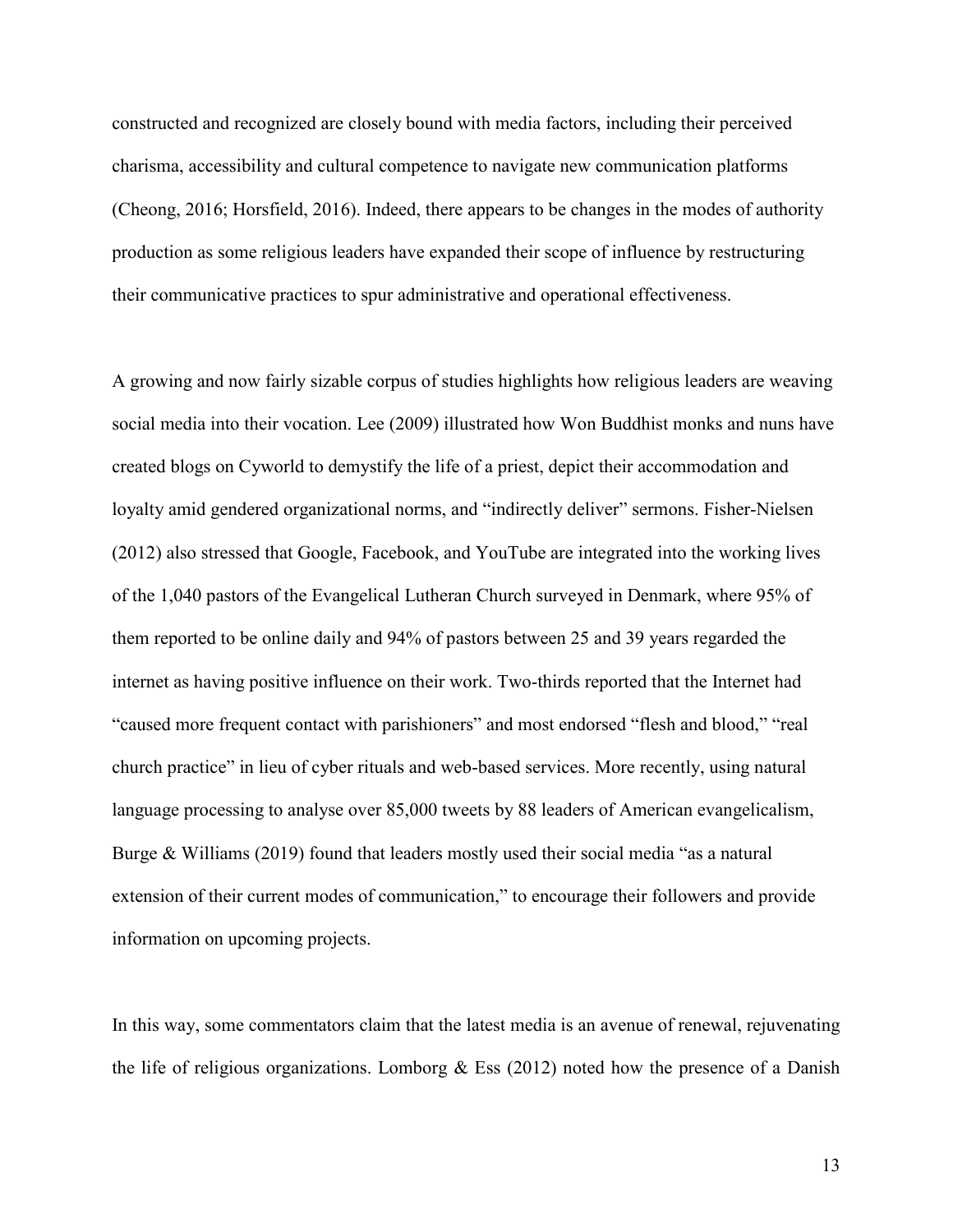church on Facebook was praised in terms of its "progressive," "brand value." In an analysis of Muslim-oriented podcasts, it was asserted that leaders may expand their authority as podcasts generate "a set of acoustic and visual features signaling 'Islamic' authenticity to the listener and by the bias of steady references to the high educational level (in terms of a traditional Islamic education) of the podcasts' key speakers" (Scholz, Selge, Stille & Zimmerman, 2008, pg. 508).

Hence, to adapt pragmatically to an increasingly pluralistic spiritual sphere or "religious marketplace," leaders and laity are encouraged to enter into agreements characterized not merely by offline dogmatic pronouncements, but also by clergy's new competencies to connect across media to persuasively reach congregational members (Cheong, 2017). Clergy are proposed to be adjusting their social identity from that of commanders, to guides and mediators of knowledge and encounters both online and offline, an approach that Cheong, Huang, & Poon (2011) have termed "strategic arbitration." Such strategic arbitration facilitates the co-creation of information and expertise under conditions where laity cooperation is elicited by retaining discretionary power among the leadership to determine informational and interpersonal outcomes such that they do not destabilize the organization.

For example, findings from a study of Christian pastors showed how leaders monitored their online communication (e.g. selectively curbing email response) and justified the validity of their authority (e.g. drawing upon scripture and stressing their own interpretations via new "online ministries" and branding activities) to reinforce normative regulation (Cheong, Huang & Poon, 2011). Another study illustrated how Buddhist leaders principally rechanneled online resources and messages back to priest and laity relationships by a) stressing the benefits of Dharma classes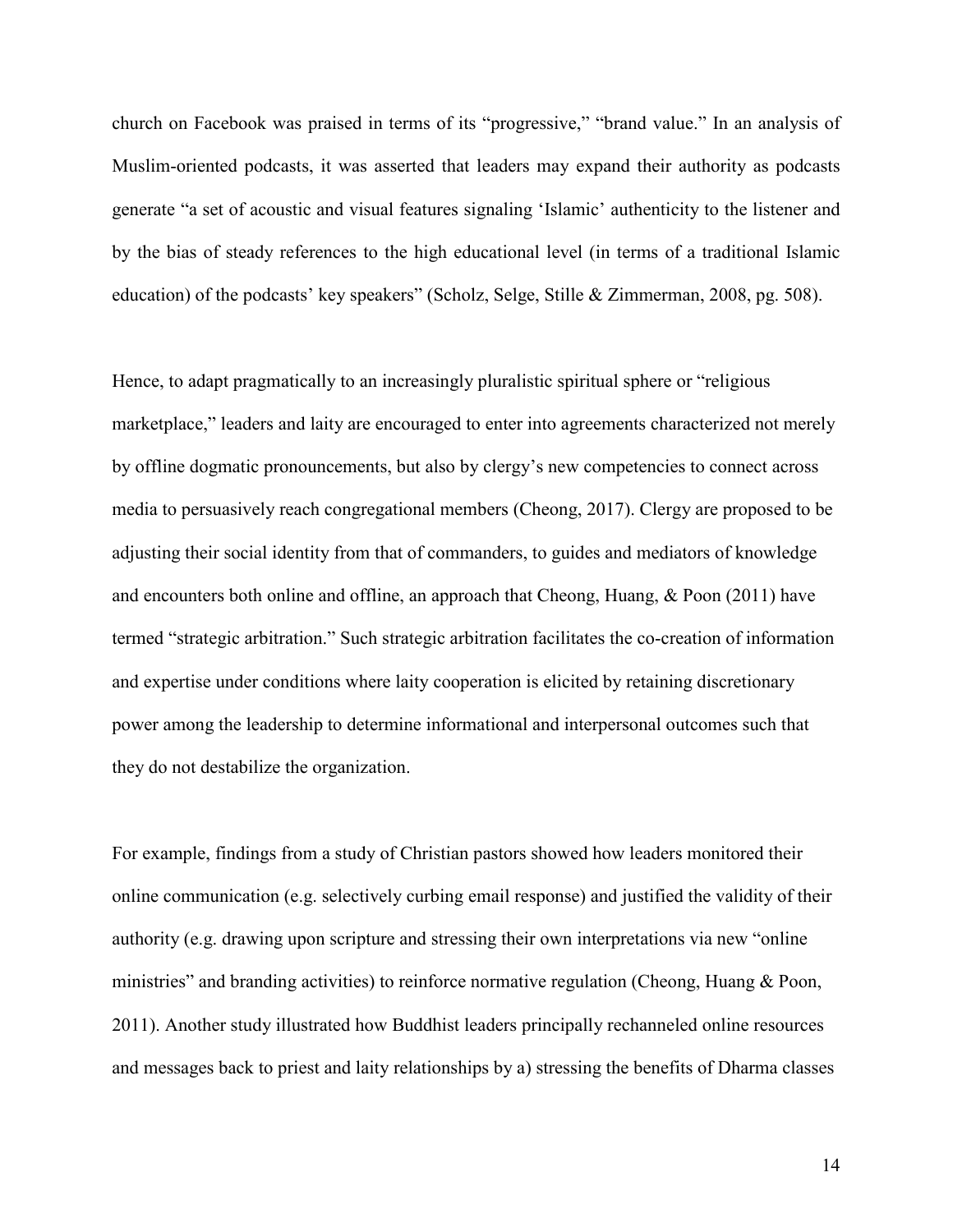and personalized mentoring or "karmic links," b) promoting sensorial ritual practices and festivals enacted in the presence of monks and nuns within sacred temple grounds, and c) enacting multi-modal outreach across digital platforms (Cheong, Huang, & Poon, 2011b).

In contemporary times, therefore, an added dimension of the logic of complementarity includes transmediation, a process whereby religious authority practices are appropriated and remediated across different communication platforms (Cheong, 2017). Given new media's affordances to amplify the religious leaders' ability to reach faith seekers, Lee & Sinitiere (2009) highlighted how media-savvy "holy mavericks" have attracted attention to their high-growth organizations in part by their vigorous adoption of corporate branding in a mediated convergence culture. Strategies to create epistemic coherence across multimedia also help co-produce global religious organizations transnationally as it was found that discursive practices across multi-lingual media contributed to making the dharma master of a Buddhist humanitarian organization present in her physical absence (Cheong, Brummans, & Huang, 2014). Another analysis of two United Kingdom megachurches' social media presence on Facebook, Twitter, Instagram, and YouTube found that both organizations use all four platforms for "branding and promotion," to provide information and promote projects that align with their core mission (Sircar & Rowley, 2020).

In sum, a growing body of research points to the recurrent logic of continuity and complementarity of religious authority, situated in the modern zeitgeist surrounding internet use as incorporated within individual, collective, and institutional norms and orderings. As the literature demonstrates, while religious leaders are recognized to be increasingly dependent on online resources to a certain extent, overall, they are increasingly portrayed to be adaptive and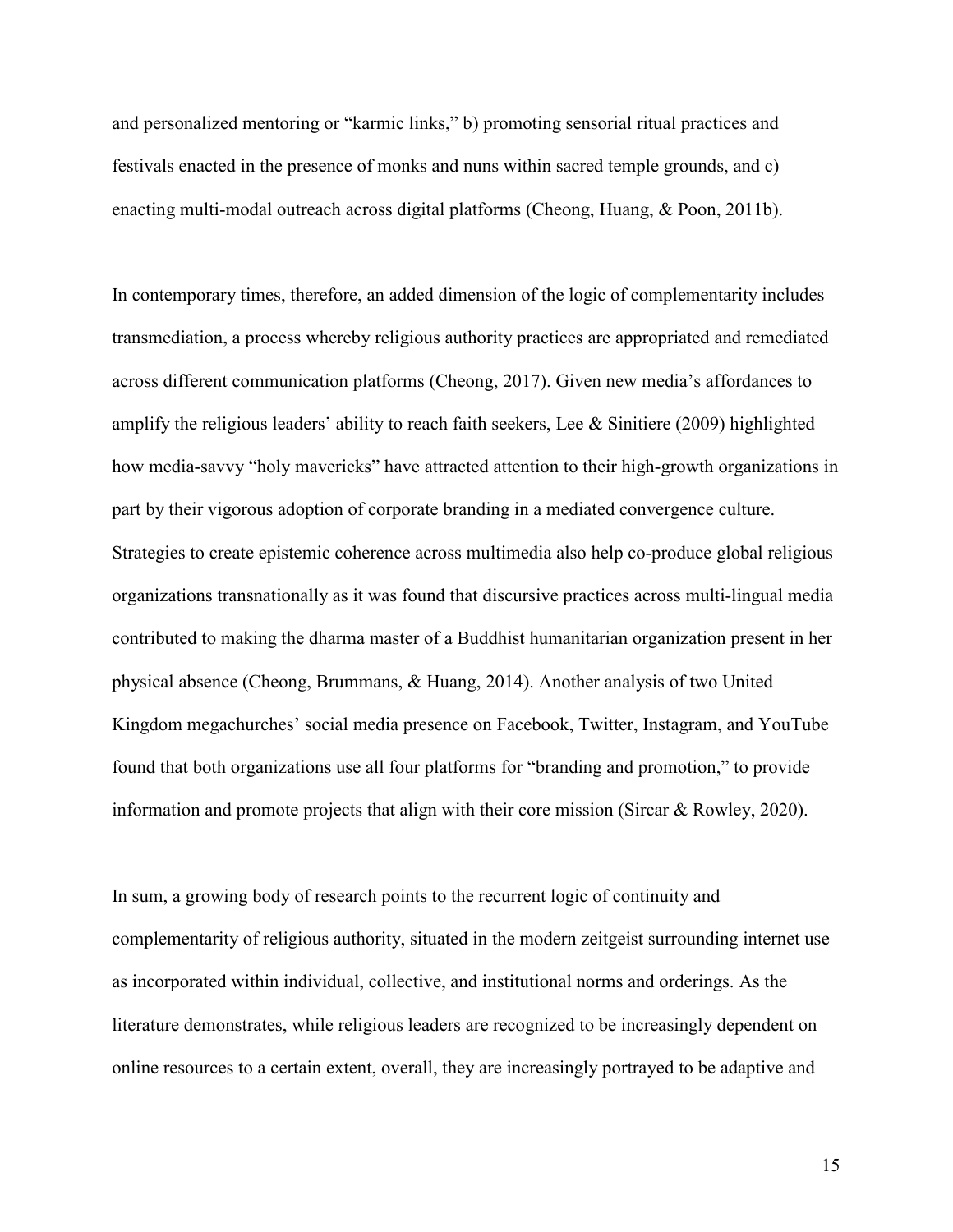exercising significant control. Furthermore, religious leaders have also been portrayed as assuming expanded competencies as strategic arbitrators of online-offline religious information to restore relational bonds and credibility, important to the development of convergent multimedia and branding strategies.

# **The Logic of Dialectics and Paradox and other Future Research Directions**

As discussed in the section above, it is clear that digital life facilitates both the weakening and strengthening of religious authority, offering possibilities for conflict, yet also understanding and accommodation. This insight of the dual logics prompts further examination of a dialectical perspective in mediated culture. The dialectical perspective to new media and culture recognizes the simultaneous presence of two relational forces of interaction of their seeming opposite, interdependence and complementary aspects, akin to eastern philosophies (like yin and yang) on the completion of relative polarities (Cheong, Martin, & Macfadyen, 2012). Here, the logic of dialectics on religious authority would entail an overriding sense of co-occurring tensions and imply understanding the negotiation and management of conflicts, uneven gains, and ambivalences that media interactants face within their online and offline experiences (Cheong & Ess, 2012). As Schement & Stephenson (1996) noted, religion has to be understood in terms of "endemic tensions"; localized and prevalent aspects of continuity and change, consumption and worship that constitute "unavoidable frictions" in the private and public spheres of religious practice within an information society. As such, thinking dialectically about mediated faith communities helps identify unexpected and ineluctable paradoxes in contemporary social and spiritual realities (Cheong & Arasa, 2015).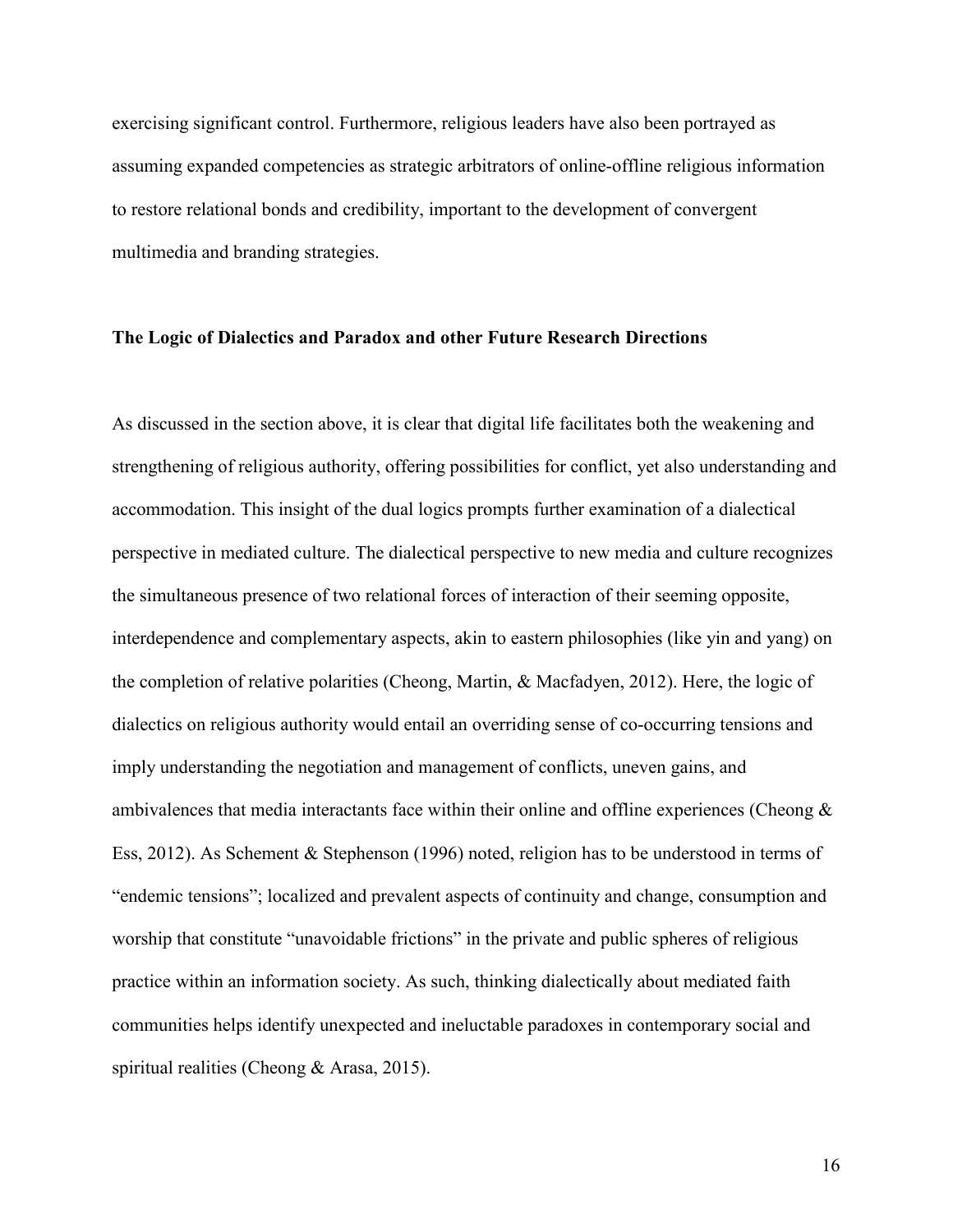A growing number of studies have observed the countervailing tendencies and double meanings of mediated religious authority in light of new digital resources and spaces of interaction. For example, Cheong, Huang & Poon (2012) recognized how new online competing resources can also serve as a source of education to enhance a priest's authority. In other words, "a paradox of epistemic authority is that it may be more effective when followers possess some level of knowledge that enables them to evaluate the legitimacy of clergy's knowledge," for example, in instances when congregants converse while referring to new texts, which allows clergy to display their proficiency by addressing their specific concerns. In another study, observations of German and Polish Christian discussion forums "confirm that religious authority may be both challenged and reaffirmed online" (Kolodzlejska & Neumaier, 2017), as forum informal experts did not advance subversive agendas but mostly shared information to support and supplement the work of existing authorities. At the same time, forum debates introduced a diversity of worldviews but helped users reaffirm their beliefs. The "complex balance between challenging and reaffirming traditional religious authority" was similarly proposed in Giorgi's (2019) study of mediatized Catholicism in Italy which illustrated opportunities for marginalized voices to gather online while at the same time, members "referred to the authority of charisma and the church as a community, to which they all belong" (pg. 16).

Recent studies on religious memes have also acknowledged the dialectics in religious authority practices as digital platforms provide a crucible to reinforce official beliefs and norms, while the multiplicity of meanings generated via meme dissemination can possibly segregate the church. Applying a visual rhetorical analysis of two Indian churches' Facebook pages, Rajan (2015)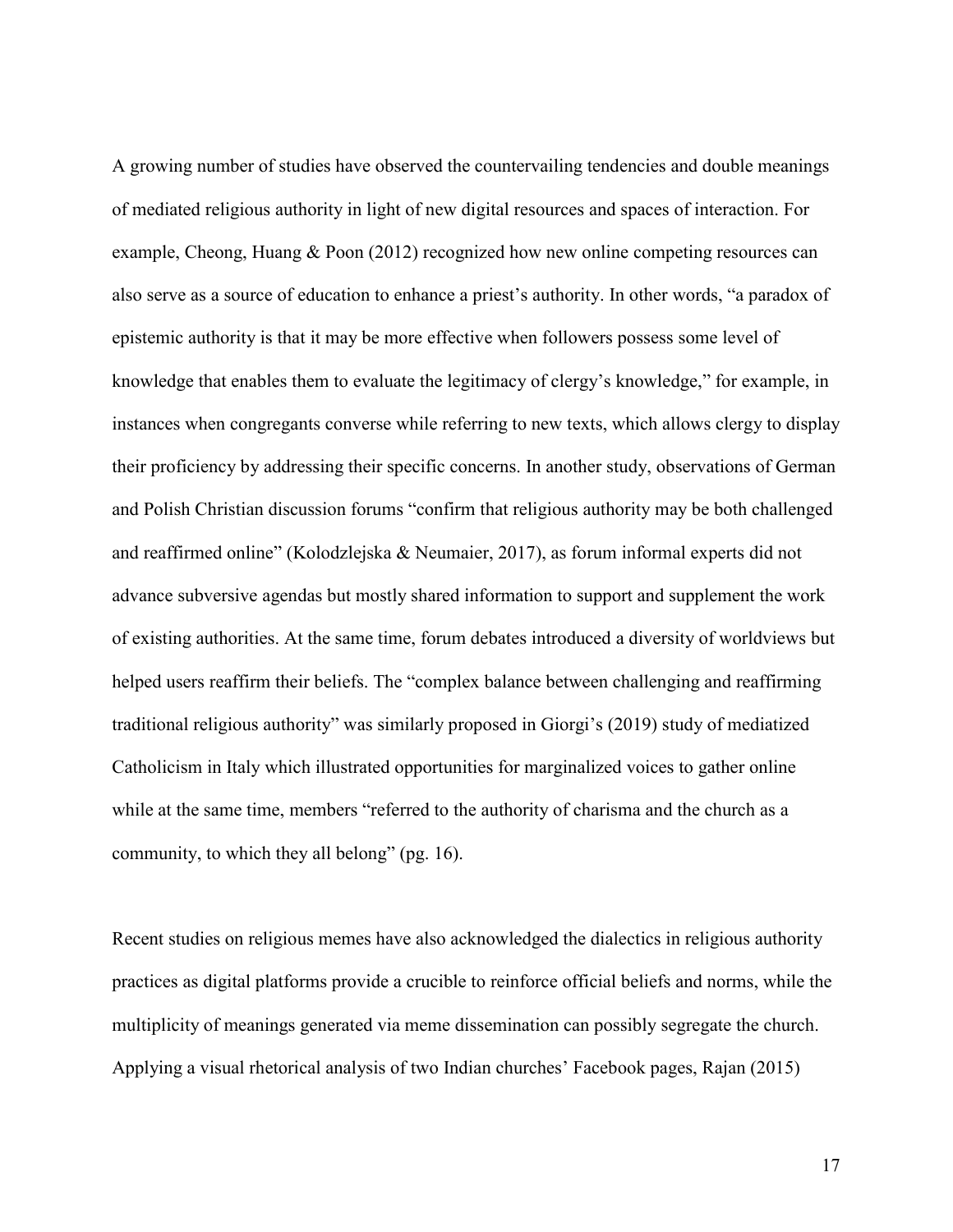illustrated how traditional religious institutions can exercise control through social media by imbuing faith memes with orthodox religious knowledge and avoiding controversial topics even as participatory capacities on Facebook permitted dispute and opposition. In a similar vein, Bellar and colleagues (2015) recognized how the purposeful appropriation of faith memes can uphold and provoke religious authority as priests incorporate memetic images into their blogs to generate reflexive discourse and online exchanges. In addition, according to Burroughs and Feller's (2015) study, though the "reflexive and metonymic function of religious memes ruptures" everyday Mormon practices, online participants furthered proselytization by linking to official websites and producing content which mirrored aesthetic imprints associated with the church. Explication of the "doubt your doubts" meme derived from a message by a key Mormon leader, also raised the paradox of strategic ambiguity, whereby an institutionally produced meme appeared organic in frenzied circulation (pg. 369).

Furthermore, various studies have highlighted how clerics now face simultaneous challenges to connect and balance self-promotion on social media yet all the while maintaining a credible demeanor and workload. Lomberg & Ess (2012) noted that Facebook friendships may be relationally rewarding but it is "a delicate balance to strike as this strategic presentation of the pastor as an ordinary person also possibly entails a risk of jeopardizing the professional respect and authority so important for a pastor in his work and leadership within the community." Rinallo, Mcclaran, and Stevens (2016) in their study of "market-mediated religious authority" argued that while marketplace success enabled Wiccan leaders in Italy to build their legitimacy and a strong community, excessive dependencies can also delegitimize their leadership. Thus, "risky market engagement" entailed meticulous boundary work by leaders to constantly monitor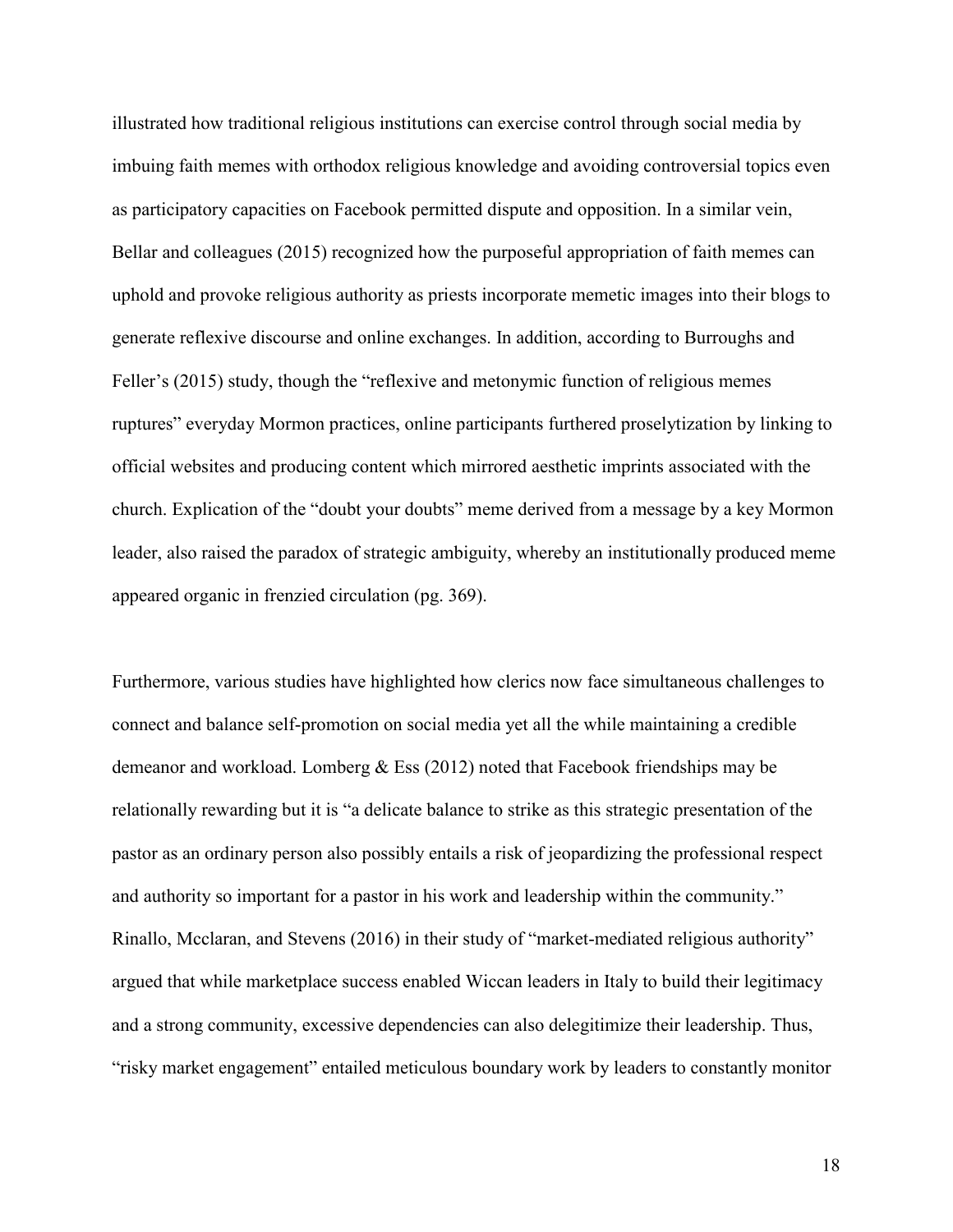their practices and stay in the "safe zone of critique-free market practice." In addition, drawing upon a study of Indonesia's Islamic preachers, Slama (2017) highlighted multiple tensions faced by imams who are empowered yet "in a more vulnerable position" with social media exchanges with their female Indonesian middle-class followers. She noted the ambivalences faced by clergy who need to "master the subtle economy of time" so that they can "develop a sense of how much time can pass until they reply to particular messages without disappointing their followers" (pg. 100). In so far as these challenges are managed reasonably, preachers can convert their social and cultural capital to economic capital, and accrue "gains in Islamic authority."

# **Conclusion and Future Recommendations**

This chapter performed an updated mapping of the broad contours of research developments to illuminate key relationships undergirding authority in an increasingly mediated era. Recent studies illustrate an emerging logic of dialectics and paradox as leaders struggle and manage tensions related to processes of digital mediation in their work to (re)enact religious authority. This complex and somewhat counter-intuitive relationship warrants conceptual expansion and future-focused attention. In particular, a related recommendation here is to deepen understandings of religious authority by employing a dialectical perspective and an intersectional lens that attends to the endemic tensions, aligning with what has been identified as the fourth wave of embedded and everyday digital religion research recently (Campbell & Evolvi, 2019). By critically unpacking issues such as gender, race, class, and ethnicity among religious leadership, attention to intersectionality in routine devotion can further illuminate power dynamics that construct the contested negotiations and reception of authority.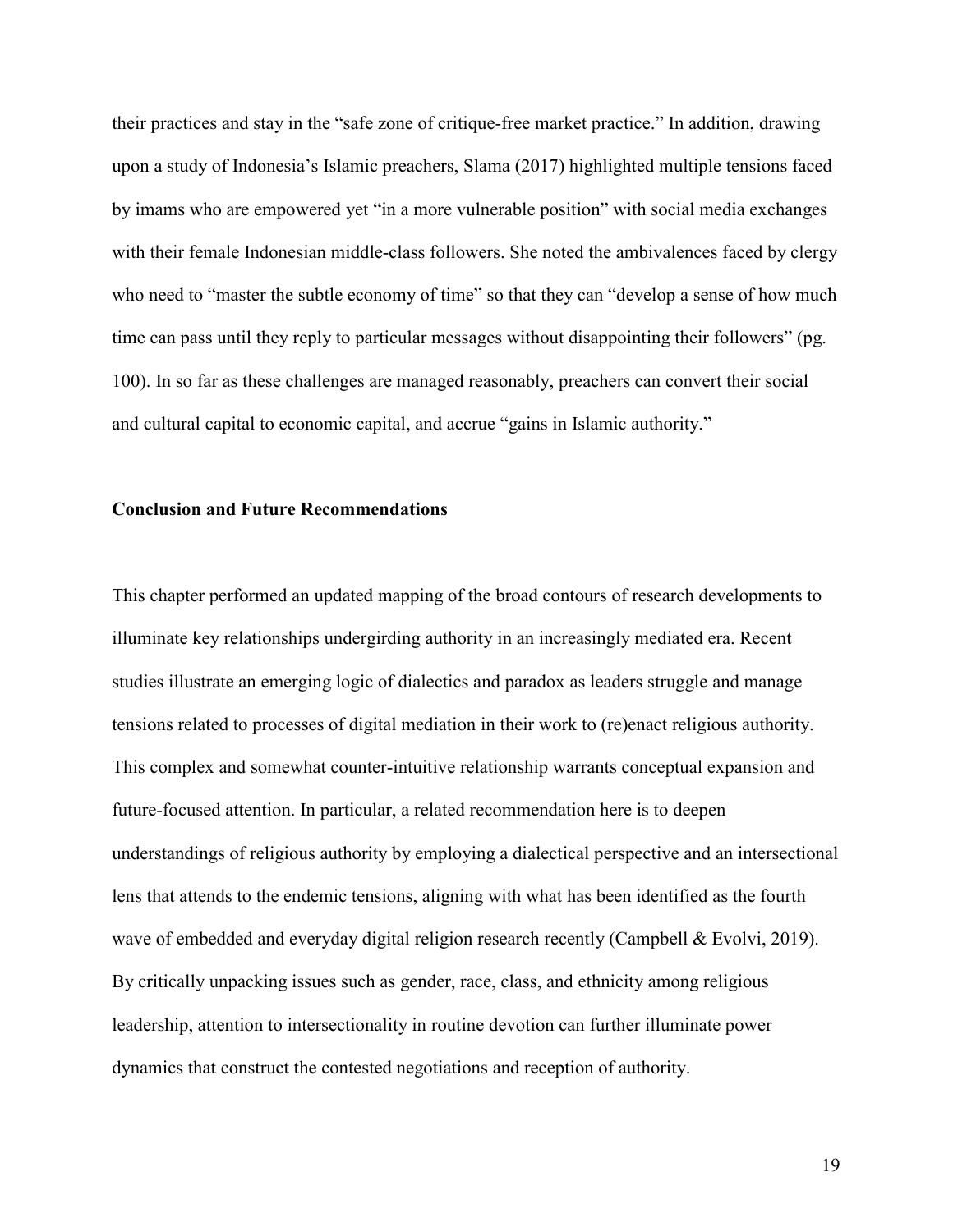For example, it is worth pointing out here how the dialectics of cultural differences-similarities can work in mediated spaces as religious leaders labor to construct branded identities and personal bios on Twitter that are both striking and memorable, yet remain relatable to larger audiences (Cheong, 2016). Specifically, while marketing discourse advocates the creation of a unique brand, it was noted that the top twittering clergy in the U.S. tended to be "male, white, educated, and middle class. The intersection of their privileged identities allows them, in turn, to compose brands that are aligned with elite or aspirational lifestyles including globetrotting adventures and hobbies that include golfing, live football game attendance, and family vacations" (pg. 104). Attention to intersectionality and gender was also highlighted by Lovheim & Hjarvard's (2019) reference to young Nordic Muslim women who have coopted social media to perform predominantly male authoritative roles like scripture-based advice giving. Their performances have been simultaneously boosted by new media affordances and yet riddled with critical censure, which may mar their construction of authority overtime.

On the topic of longitudinal observation, future research on religious authority should also consider broadening the data repertoire to more accurately archive and monitor overtime developments in the conditions that facilitate the avowal and ascription of religious authority. In effect, further research needs to investigate the ways religious leaders manage and resolve ambiguities in their long term and projected negotiations in human-machine communication, for example, the privacy-connectivity concerns with new mobile and geo-locational applications, big data and artificial intelligent agents. In parallel, more studies can employ triangulation of research methods to capture larger, diverse and global data sets to verify propositions of the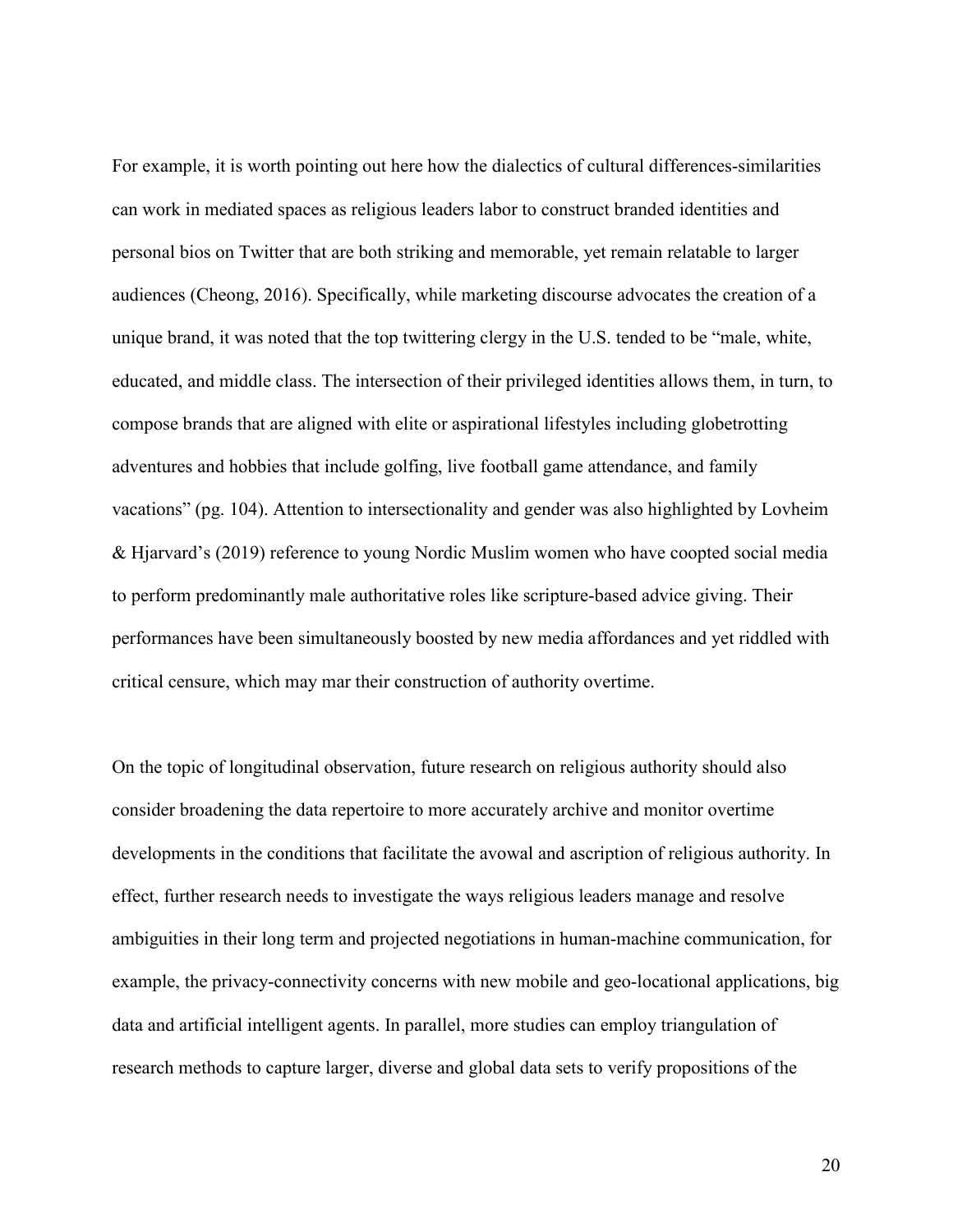corrosion, maintenance, and reconstruction of religious authority.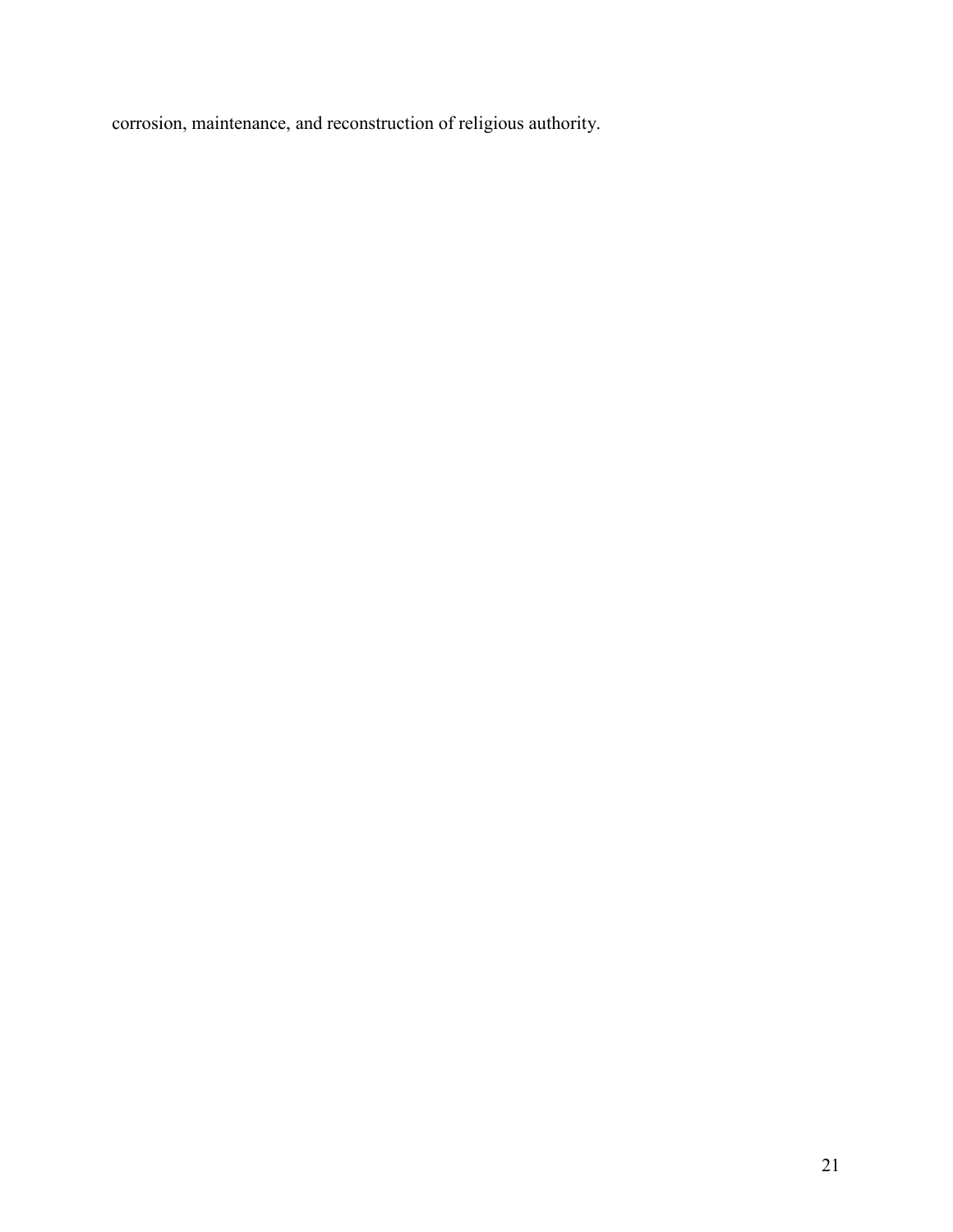## **Recommended Readings**

Lincoln, B. (1994). *Authority: Construction and Corrosion*, Chicago: University of Chicago Press.

*In this book, Bruce Lincoln, professor of the history of religions, provides an engaging treatise on authority, its construction, maintenance and corrosion. Vis-à-vis television, the then new media at the time of the book's publication, he conceptualizes the importance of observing how the exercise of authority implicates and is dependent on the use of electronic media.* 

Cheong, P.H., Fischer-Nielsen, P., Gelfgren, S., and Ess, C. (eds) (2012). *Digital Religion, Social Media and Culture: Perspectives, Practices, Futures*, New York: Peter Lang. *This book offers an overview of the study of digital religion and social media practices. The introduction chapter addresses the question of authority in light of prevailing digital and social media developments. Multiple chapters in this anthology by prominent researchers in interdisciplinary fields highlight the implications of new media for authority, identity and community constructions in religious networks and connections.*

Hoover, S.M. (ed.) (2016). *The Media and Religious Authority*. University Park, PA: Penn State Press.

*This edited volume comprises of two main parts of material related to developments in religious authority; introductory chapters providing theoretical viewpoints, and case*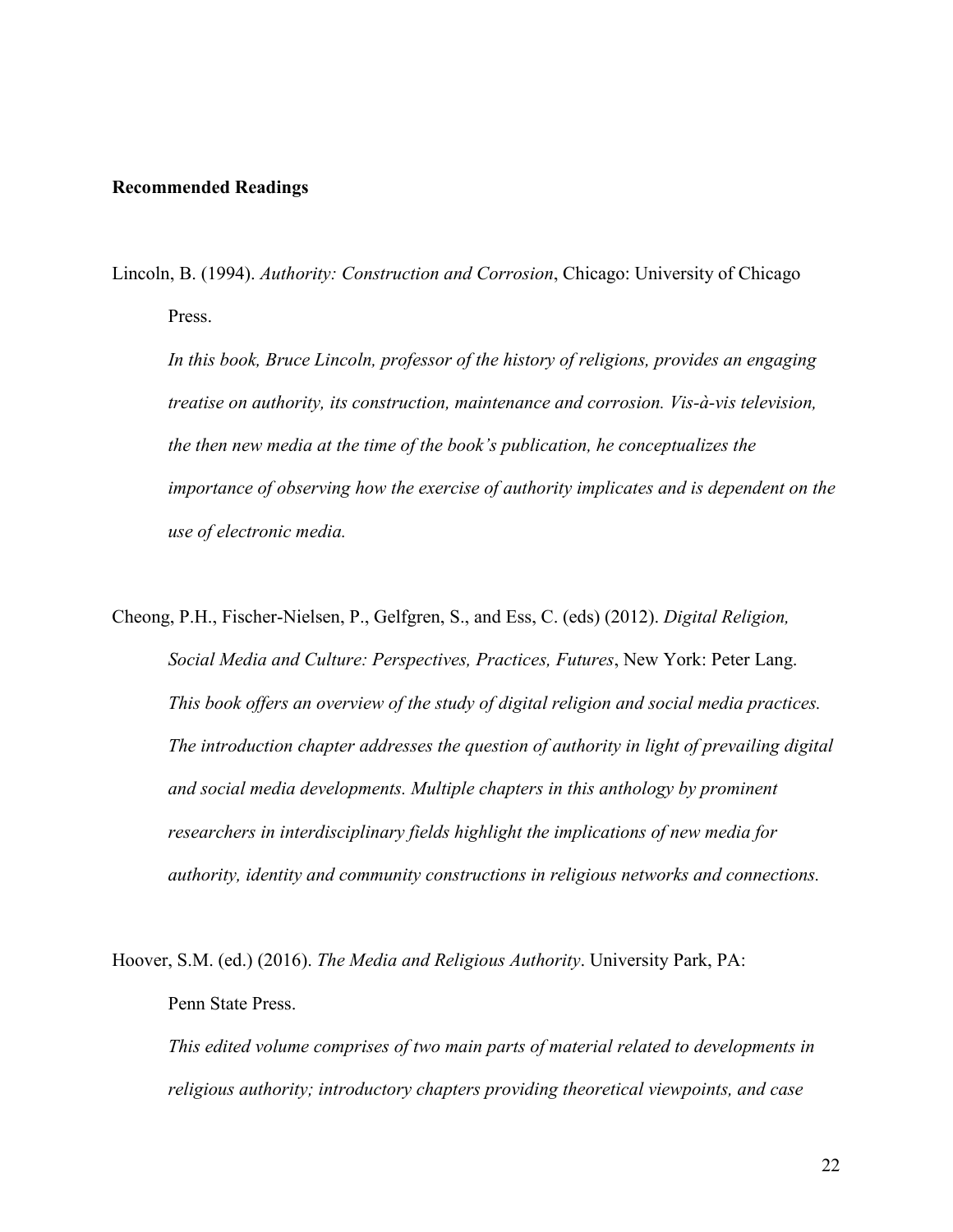*studies on specific processes of media construction, representation and response. Together, this insightful work with contributors from across the globe explicates evolving processes of mediation and its relation to religious authority.*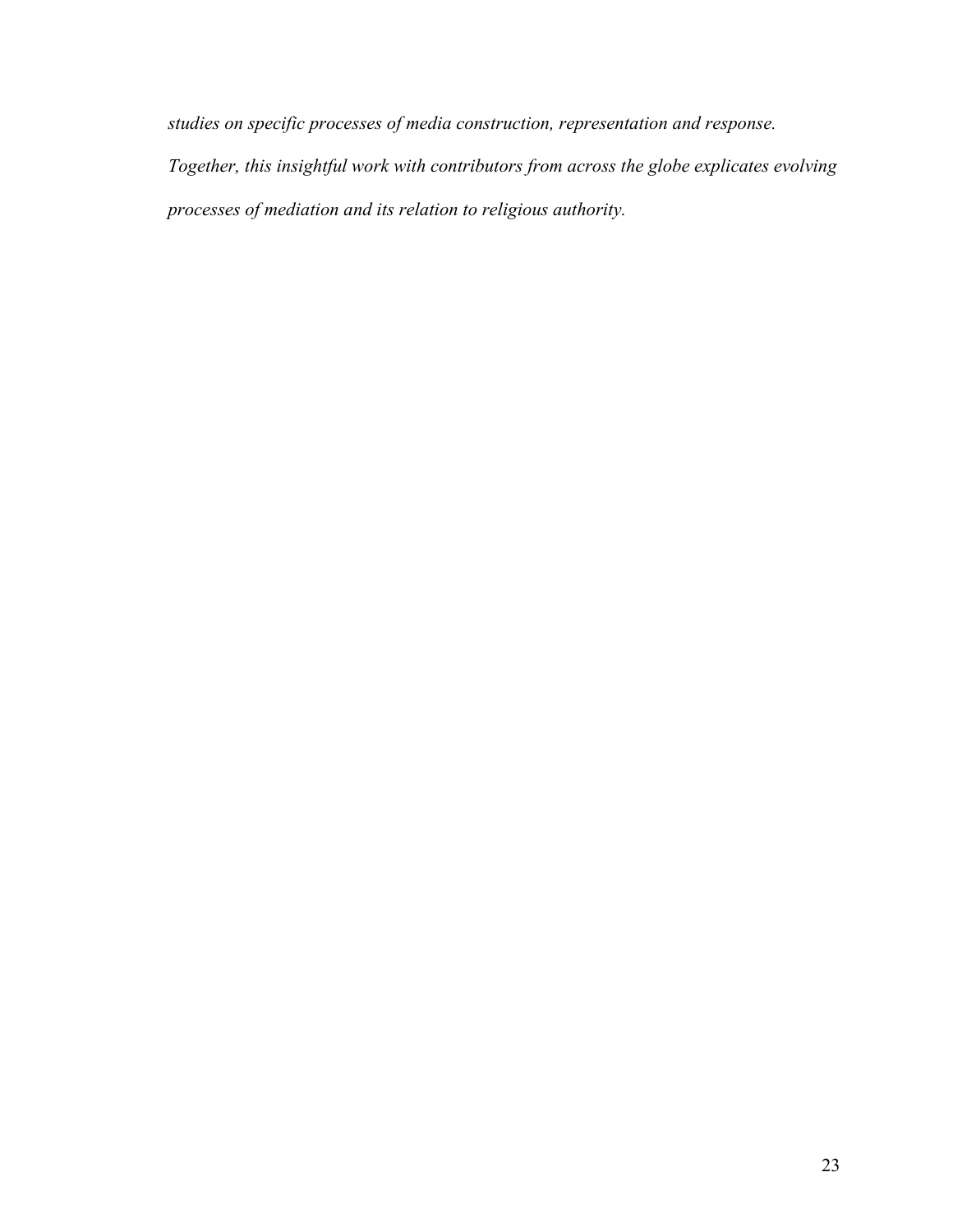## **References**

- Anderson, J. (1999). The Internet and Islam's new interpreters, in D. Eickelman (ed). *New Media in the Muslim World: The Emerging Public Sphere*, pp. 41–55, Bloomington: Indiana University Press.
- Barzilai-Nahon, K. & Barzilai, G (2005). Cultured technology: Internet & religious fundamentalism. *The Information Society, 21*(1), pp. 25-40.
- Bellar, W., Campbell, H., Cho, K. J., Terry, A., Tsuria, R., Yadlin-Segal, A., & Ziemer, J. (2015). Reading religion in Internet memes. *Journal of Religion, Media and Digital Culture*, *2*(2), pp. 1–39.
- Burroughs, B., & Feller, G. (2015). Religious memetic institutional authority in digital/lived religion. *Journal of Communication Inquiry*, *39*(4), pp. 357–377.
- Burge, R.P. & Williams, M.D. (2019). Is Social Media a Digital Pulpit? How Evangelical Leaders Use Twitter to Encourage the Faithful and Publicize Their Work. *Journal of Religion, Media and Digital Culture*, *8*(3), pp. 309-339.
- Bunt, G.R. (2018). *Hashtag Islam: How cyber-Islamic environments are transforming religious authority*. Chapel Hill, NC: UNC Press Books.

Busch, L. (2011). To 'Come to a Correct Understanding of Buddhism': a case study on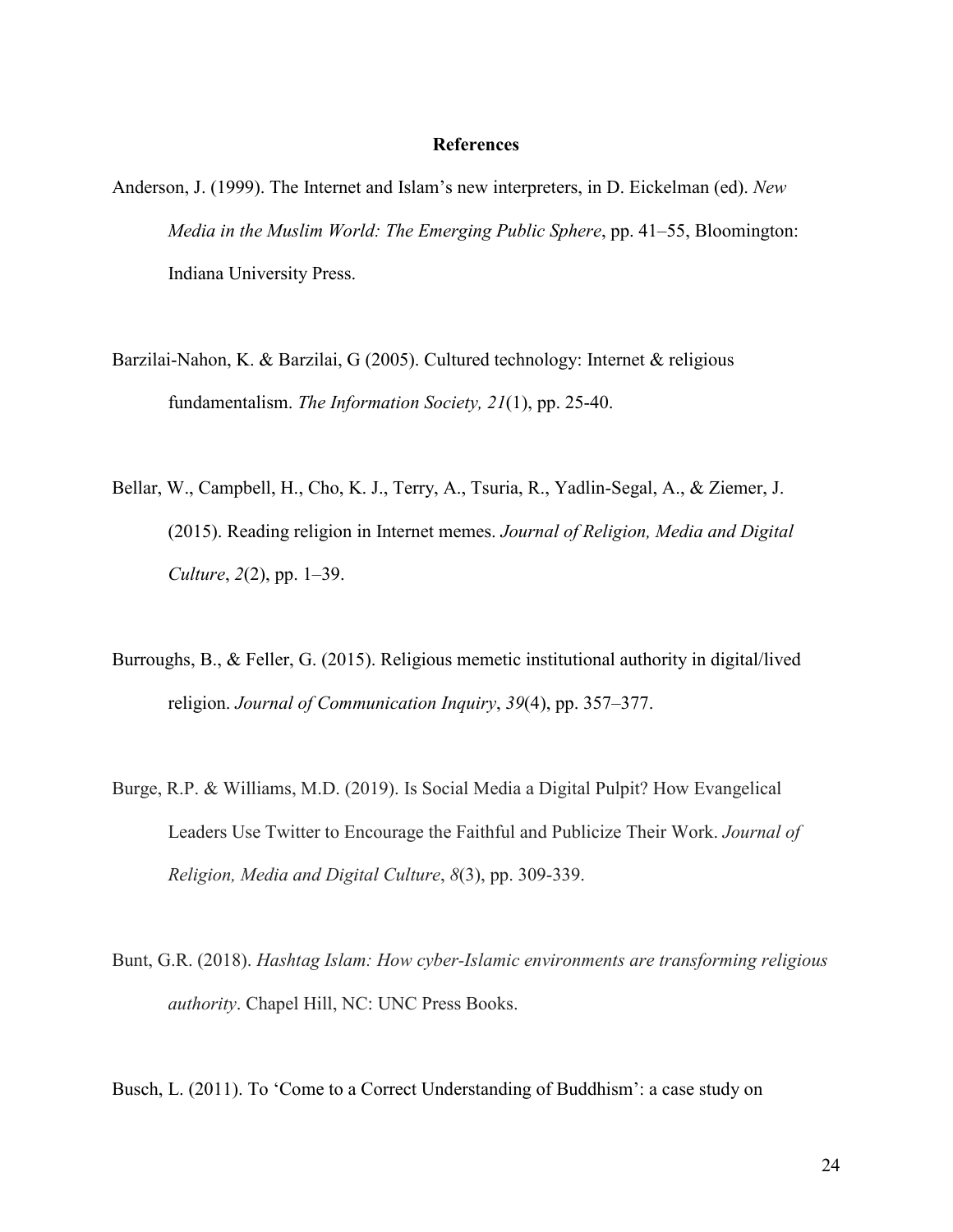spiritualising technology, religious authority, and the boundaries of orthodoxy and identity in a Buddhist Web forum. *New Media and Society*, *13*(1), pp. 58-74.

- Campbell, H. (2007*).* Who's got the power? Religious *authority* and the *Internet. Journal of Computer-Mediated Communication,* 12, pp. 1043-1062.
- Campbell, H. (2012). How Religious Communities Negotiate New Media Religiously, in P.H. Cheong, P. Fischer-Nielsen, S. Gelfgren, & C. Ess. (eds). *Digital Religion, Social Media and Culture: Perspectives, Practices, Futures,* pp. 81-96, New York: Peter Lang.
- Campbell, H.A. & Evolvi, G. (2019). Contextualizing Current Digital Religion Research on Emerging Technologies, *Journal of Human Behavior and Emerging Technologies*. *1*(3), pp. 1–13.
- Cheong, P.H. (in press). Religious datafication: Platforms, practices and power. In Radde Antweiler, K. & Zeiler, X. (Eds). *The Routledge Handbook of Religion and Journalism.*  London, UK: Routledge
- Cheong, P.H. (in press b). Data, Discernment & Duty: Illuminating engagement in the Internet of Things. In K. Callaway & Bolger, R. (Eds). *Techno-Sapiens in a networked era*. Eugene, OR: Wipf and Stock Publishers.

Cheong, P.H. (2017). 'he vitality of new media and religion: Communicative perspectives,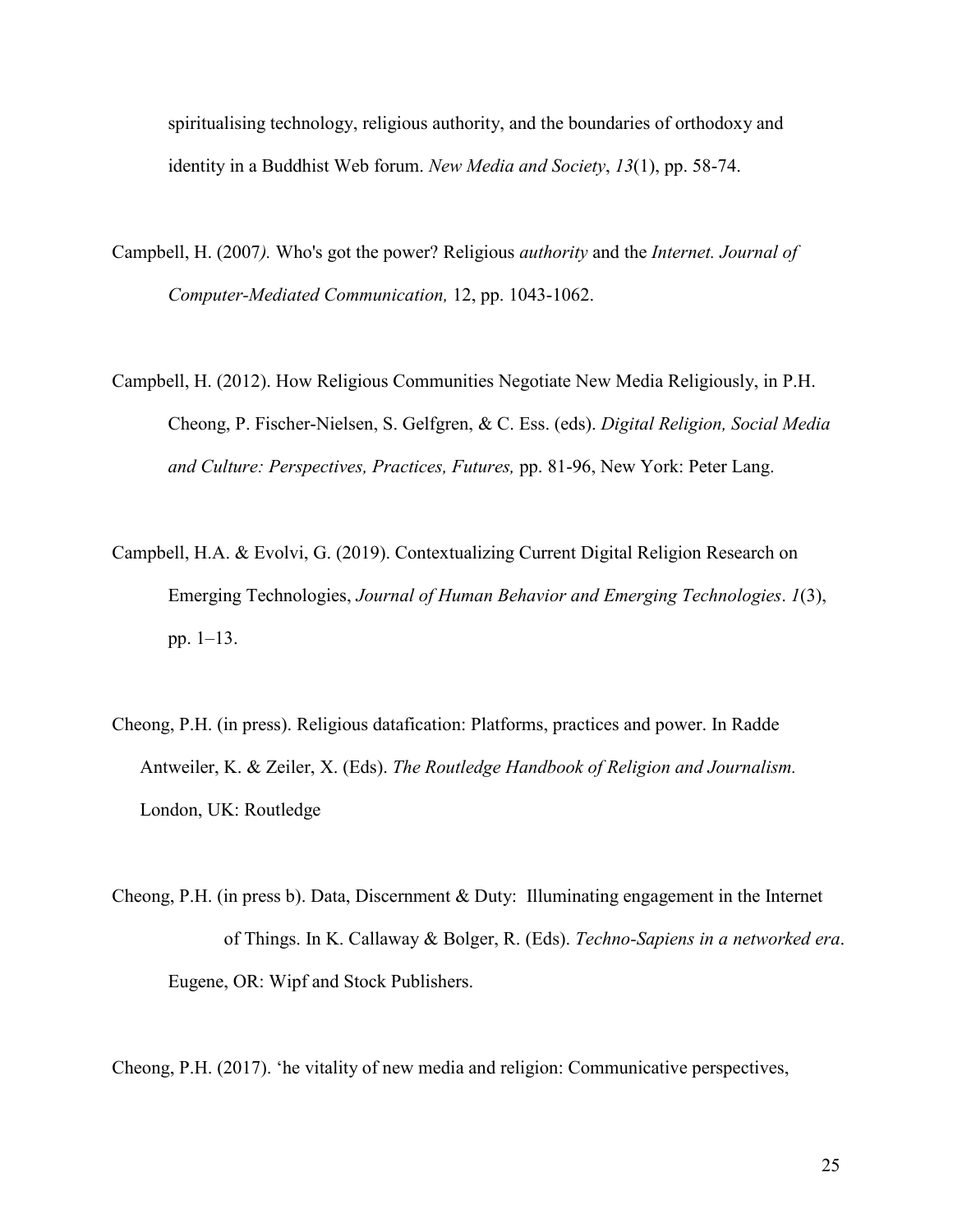practices and authority in spiritual organization. *New Media & Society*, *19*(1), pp. 25-33.

- Cheong, P.H. (2016). Religious authority and social media branding in a culture of religious celebrification. In S. Hoover (Ed). *The Media and Religious Authority*, pp. 81-104. PA: Penn State University Press.
- Cheong, P.H. (2012). Authority. In H. Campbell (Ed.). *Digital religion: Understanding religious practice in new media worlds,* pp. 72-87. New York, NY: Routledge.
- Cheong, P.H. & Arasa, D. (2015). Religion. In L. Cantoni & J. Danowski (Eds.) *Handbooks of Communication Science, 5. Communication and Technology*, pp. 455- 466. Berlin: De Gruyter Mouton.
- Cheong, P.H. & Ess, C. (2012). Religion 2.0? Relational and hybridizing pathways in religion, social media and culture, in P.H. Cheong, P. Fischer-Nielsen, S. Gelfgren, and C. Ess. (eds). *Digital Religion, Social Media and Culture: Perspectives, Practices, Futures,* pp. 1-24, New York: Peter Lang.
- Cheong, P.H, Huang, S.H, & Poon, J.P.H (2011). Religious Communication and Epistemic Authority of Leaders in Wired Faith Organizations. *Journal of Communication. 61*(5), pp. 938-958.
- Cheong, P. H., Huang, S., & Poon, J. P. (2011). Cultivating online and offline pathways to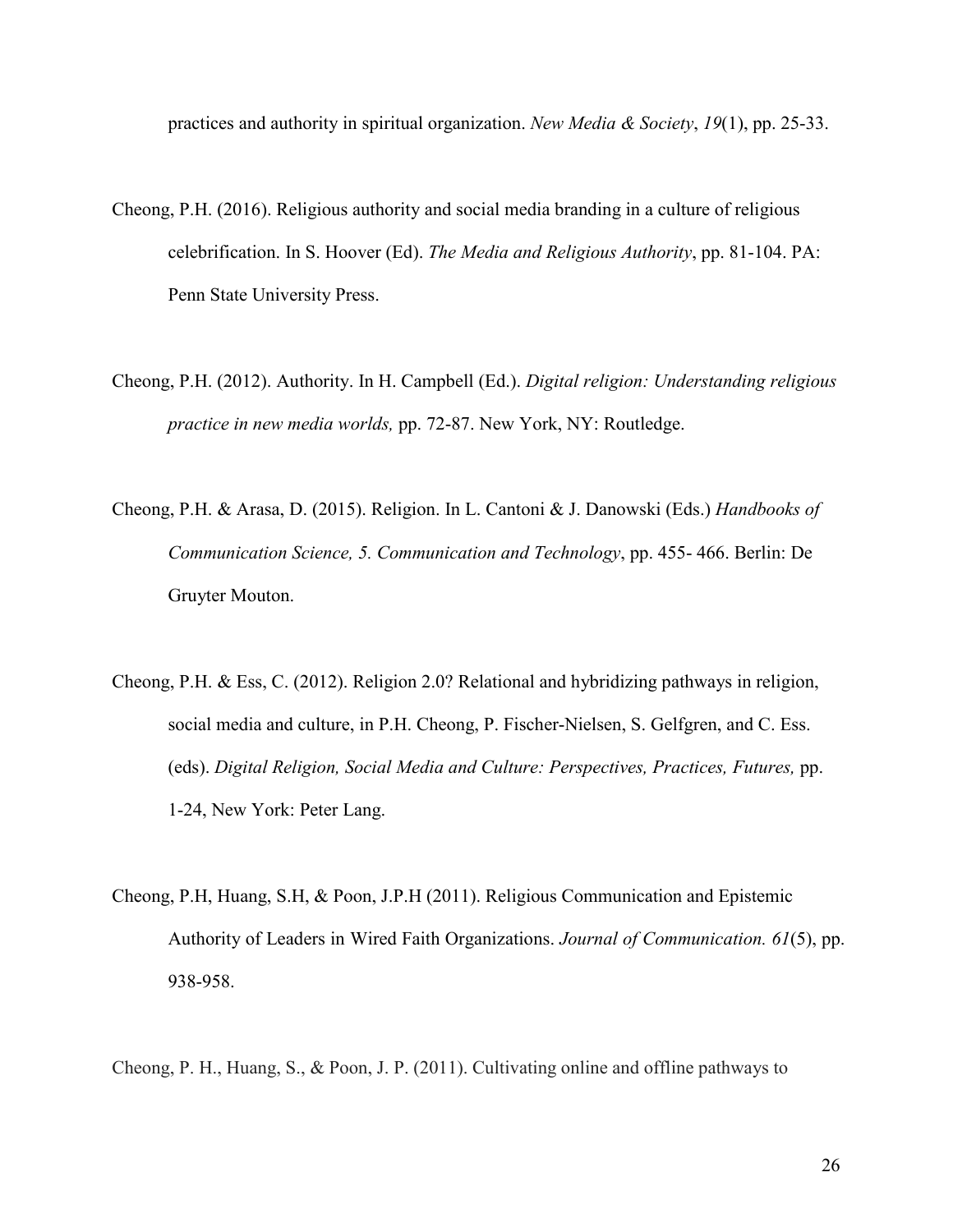enlightenment: Religious authority and strategic arbitration in wired Buddhist organization. *Information, Communication & Society*, *14*(8), pp. 1160-1180.

- Cheong, P.H., Hwang, J.M. & Brummans, H.J.M. (2014). Transnational immanence: The autopoietic co-constitution of a Chinese spiritual organization through mediated communication. *Information, Communication & Society*, *17*(1), pp. 7-25.
- Cheong, P.H, Martin, J. & Macfadyen L. (2012). Mediated Intercultural Communication Matters: Understanding new media, change and dialectics, in P.H. Cheong, J., Martin, and L. Macfadyen (eds). *New Media and Intercultural Communication: Identity, Community and Politics,* pp. 1-20, New York: Peter Lang.
- Clark, L.S. (2011). Considering religion and mediatisation through a case study of J+K's big day (The JK wedding entrance dance): A response to Stig Hjarvard. *Culture and Religion*, *12*(02), pp. 167-184.
- Cowan, D. (2004). Contested spaces: Movement, countermovement, and e-space propaganda, in L. Dawson and D. Cowan (eds.). *Religion Online: finding faith on the Internet,* pp. 255- 272, London: Routledge.
- Fischer-Nielsen, P. (2012). Pastors on the Internet: Online Responses to Secularization, in P.H. Cheong, P. Fischer-Nielsen, S. Gelfgren, and C. Ess (eds). *Digital Religion, Social Media and Culture: Perspectives, Practices, Futures,* pp.115-130, New York: Peter Lang.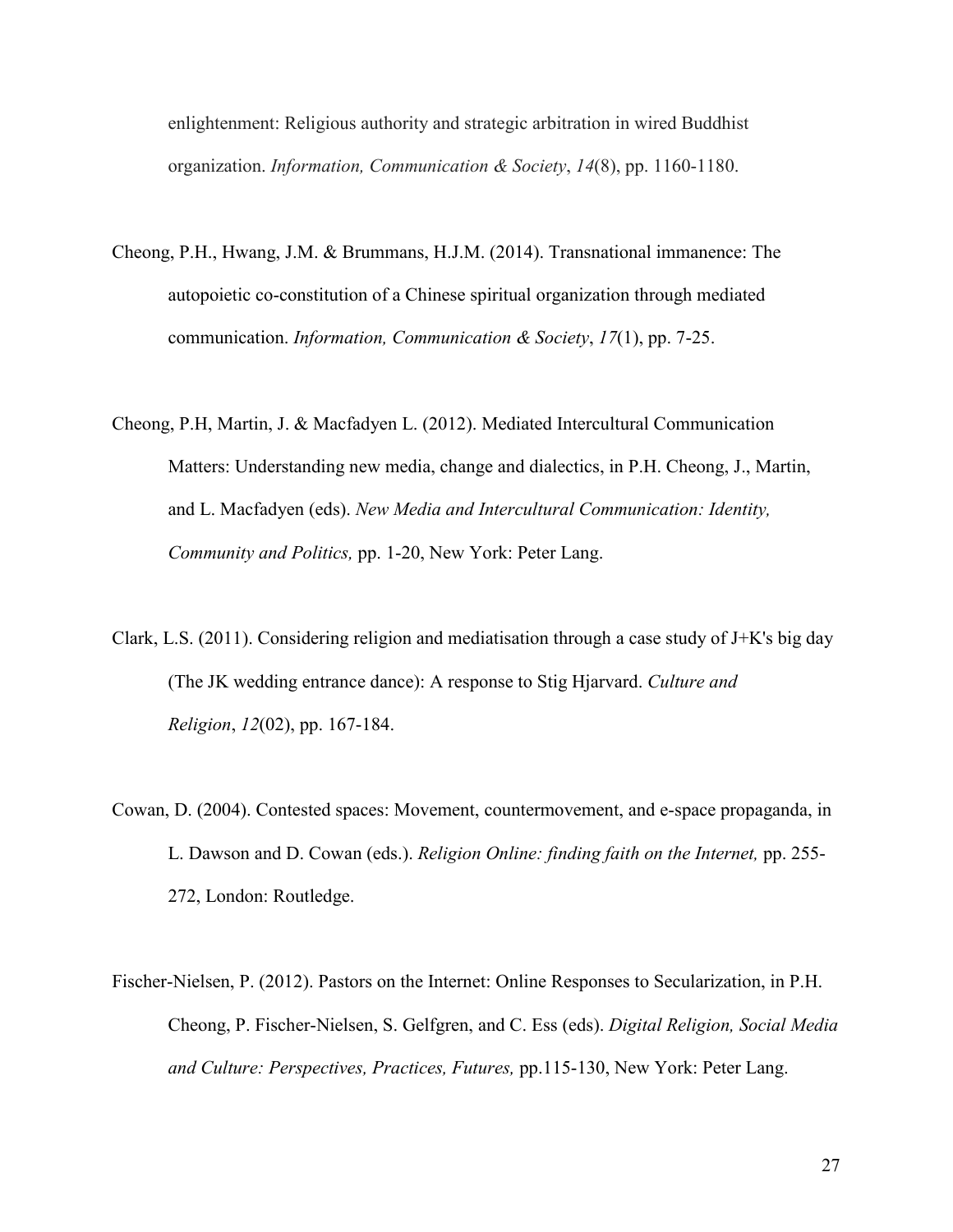- Fukamizu, K. (2007). Internet use among religious followers: Religious postmodernism in Japanese Buddhism. *Journal of Computer-Mediated Communication*, *12*(3): pp. 977-998.
- Giorgi, A. (2019). Mediatized Catholicism—Minority Voices and Religious Authority in the Digital Sphere. *Religions*, *10*(8), pp. 463-484.
- Guzek, D. (2015). Discovering the digital authority: Twitter as reporting tool for Papal activities. *Online-Heidelberg Journal of Religions on the Internet, 9*, pp. 63-80.
- Hjarvard, S. (2016). Mediatization and the changing authority of religion. *Media, Culture & Society*, *38*(1), pp. 8-17.
- Herring, D. (2005). Virtual as contextual: A Net news theology. In L. Dawson and D. Cowan (eds.). *Religion and Cyberspace*, pp. 149–165, London: Routledge.

Herbst, S. (2003) Political authority in a mediated age. *Theory and Society*, *32*(4), pp. 481-503.

Horsfield, P. (2016). The media and religious authority from ancient to modern. In S. Hoover (Ed). *The Media and Religious Authority*, pp. 37-66. PA: Penn State University Press.

Introvingne, M. (2005). A symbolic universe: information terrorism and new religions in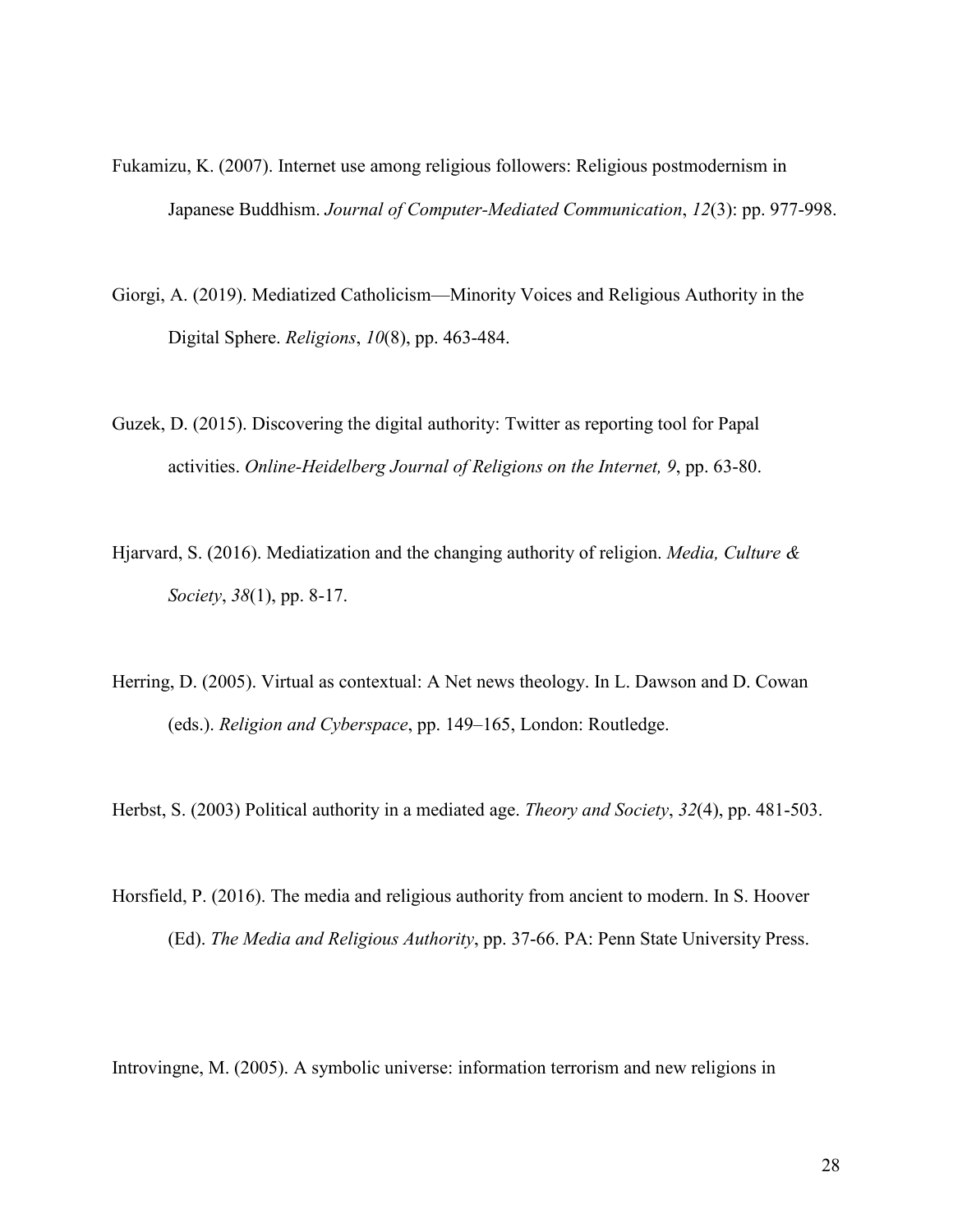cyberspace, in M. Hojsgaard and M. Warburg (eds.). *Religion and Cyberspace,* pp. 102- 118, London: Routledge.

- Kluver, R. & Cheong, P.H. (2007). Technological modernization, the Internet, and religion in Singapore. *Journal of Computer- Mediated Communication, 12*(3), pp. 1122-1142.
- Knowles, S. (2013). Rapture ready and the world wide web: religious authority on the Internet. *Journal of Media and Religion, 12*, pp. 128–143.
- Kołodziejska, M. & Neumaier, A. (2017). Between individualisation and tradition: Transforming religious authority on German and Polish Christian online discussion forums. *Religion*, *47*(2), pp. 228-255.
- Lee, J. (2009). Cultivating the Self in Cyberspace: The Use of Personal Blogs among Buddhist Priests. *Journal of Media and Religion, 8*(2), pp. 97-114.
- Lee S.L. & Sinitiere P.L. (2009). *Holy mavericks: evangelical innovators and the spiritual marketplace,* New York: New York University Press.
- Lincoln, B. (1994). *Authority: Construction and Corrosion,* Chicago: University of Chicago Press.

Lomborg, S. & Ess, C. (2012). "Keeping the line open and warm": An Activist Danish Church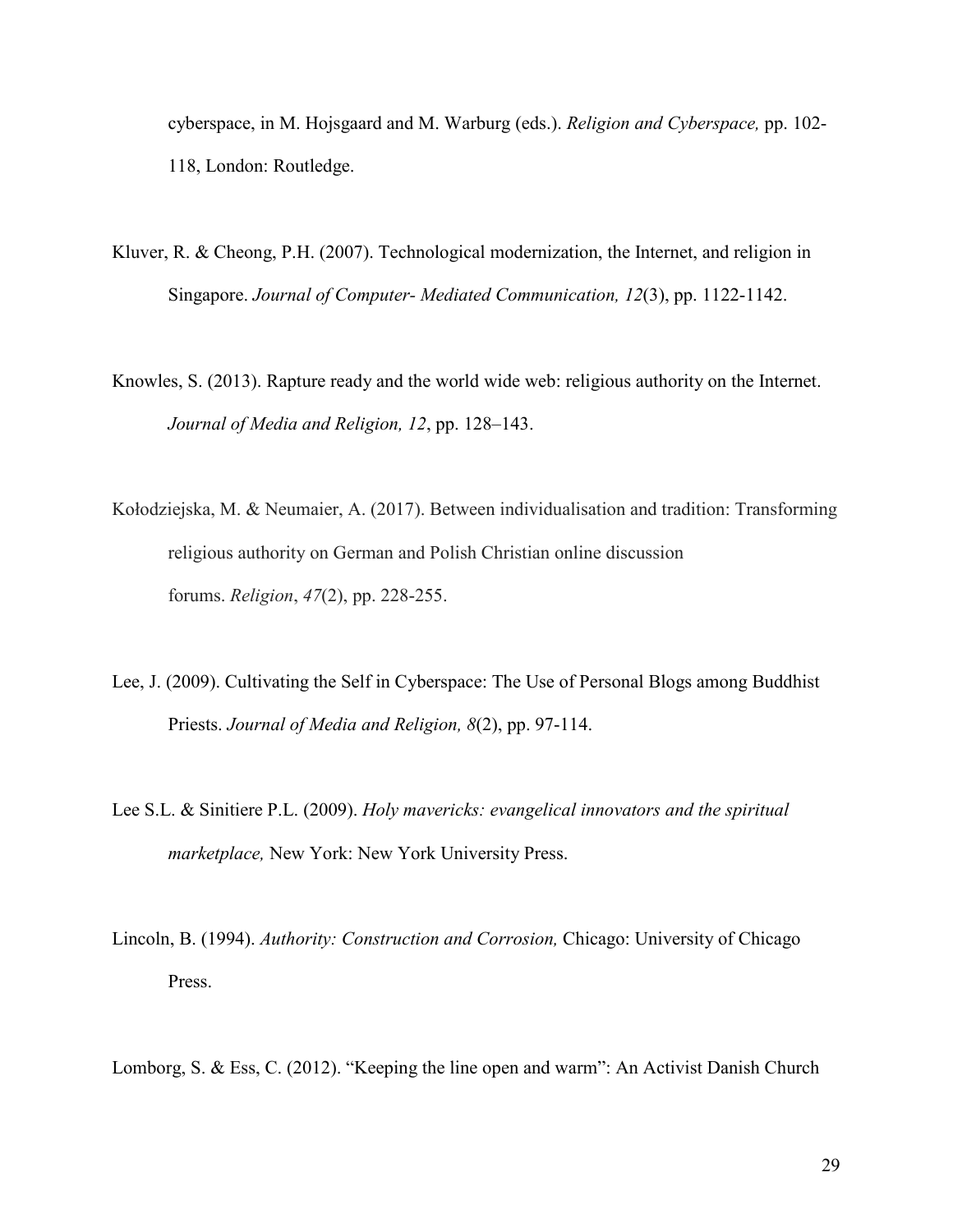and its Presence on Facebook, in P.H. Cheong, P. Fischer-Nielsen, S. Gelfgren, and C. Ess. (eds). *Digital Religion, Social Media and Culture: Perspectives, Practices, Futures,*  pp. 169-190, New York: Peter Lang.

- Marvin, C. (1988). *When Old Technologies Were New: Thinking About Communication in the Late Nineteenth Century.* New York: Oxford University Press.
- Meyrowitz, J. (1985). *No Sense of Place*: *The Impact of Electronic Media on Social Behavior,* New York: Oxford University Press.
- O'Leary, S. (1996). Cyberspace as sacred space: Communicating religion on computer Networks. *Journal of the American Academy of Religion*, *64*(4), pp. 781–808.
- Piff, D. & Warburg, M. (2005). Seeking for truth: Plausibility on a Baha'i email list, in M. Hojsgaard and M. Warburg (eds.). *Religion and Cyberspace,* pp. 86-101, London: Routledge.
- Rajan, B. (2019). Smartphones in Churches: An Affective negotiation around Digital Disruptions and Opportunities in Delhi Christian Churches. *Journal of Content, Community & Communication*, *9*(5), pp. 93-104.

Rajan, B. (2015). Faith memes: An analysis of authority as reflected in the social media of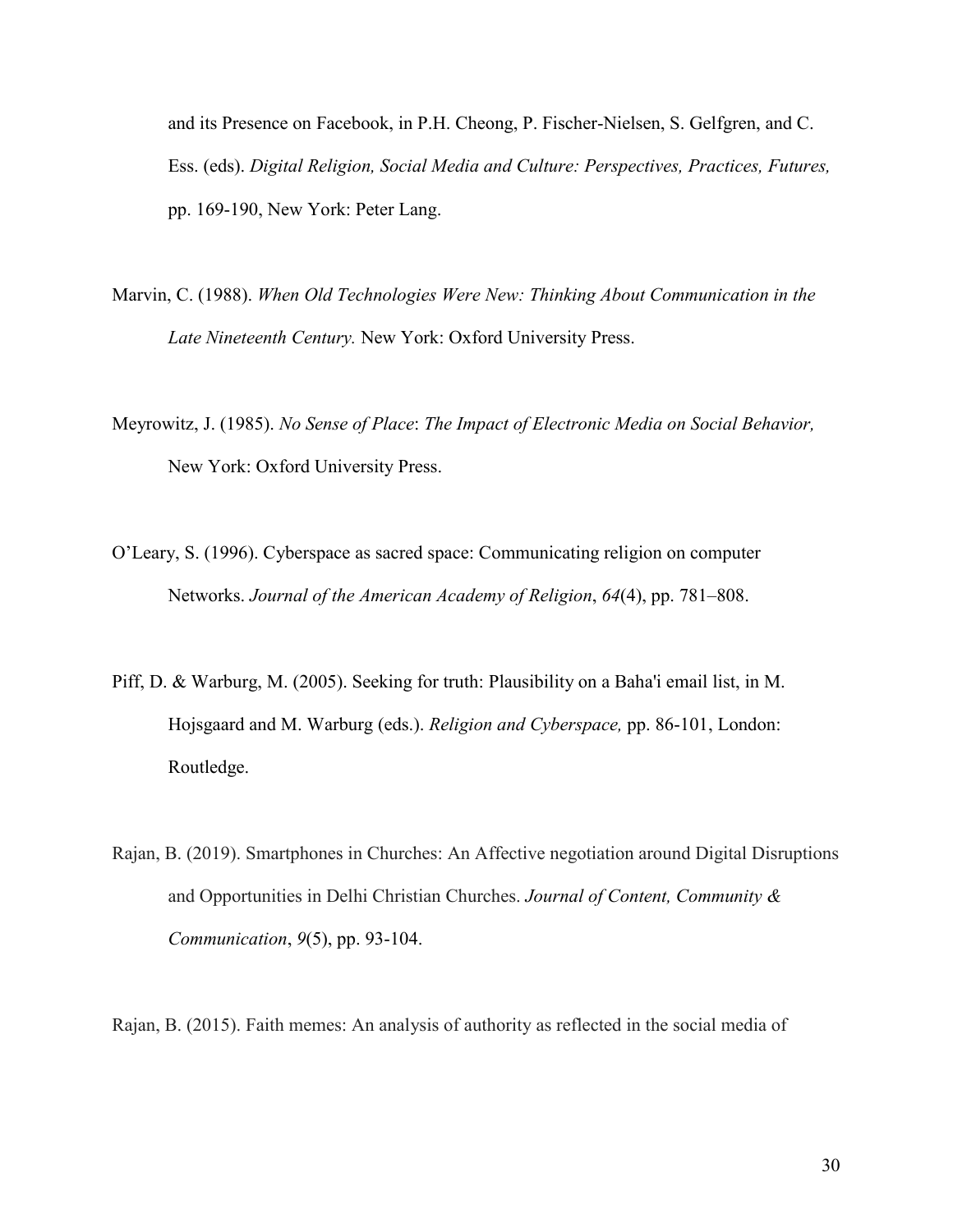Churches in New Delhi. *Interdisciplinary Journal of Research on Religion*, *11*(3). http:// www.religjournal.com/ ar-ticles/article\_view.php?id=104

- Rinallo, D., Maclaran, P. & Stevens, L. (2016). A mixed blessing: Market-mediated religious authority in Neopaganism. *Journal of Macromarketing*, *36*(4), pp. 425-442.
- Schement, J.R & Stephenson H.C. (1996). Religion and the information society, in D.A. Stout and J. M. Buddenbaum (eds.). *Religion and mass media: Audiences and Adaptations,* pp. 261-289, Thousand Oaks, CA: Sage.
- Scheifinger, H. (2010)*.* Internet Threats to Hindu Authority: Puja Ordering Websites and the Kalighat Temple. *Asian Journal of Social Science, 38*(4), pp. 636-656.
- Scholz, J., Selge, T., Stille, M. & Zimmerman, J. (2008). Listening Communities? Some Remarks on the Construction of Religious Authority in Islamic Podcasts. *Die Welt des Islams*, *48*(3/4), pp. 457-509.
- Slama, M. (2017). A subtle economy of time: Social media and the transformation of Indonesia's Islamic preacher economy. *Economic Anthropology*, *4*(1), pp. 94-106.
- Sircar, A. & Rowley, J. (2020, online first). How are UK churches using social media to engage with their congregations? *Journal of Public Affairs*, *20*(1), <https://doi.org/10.1002/pa.2029>